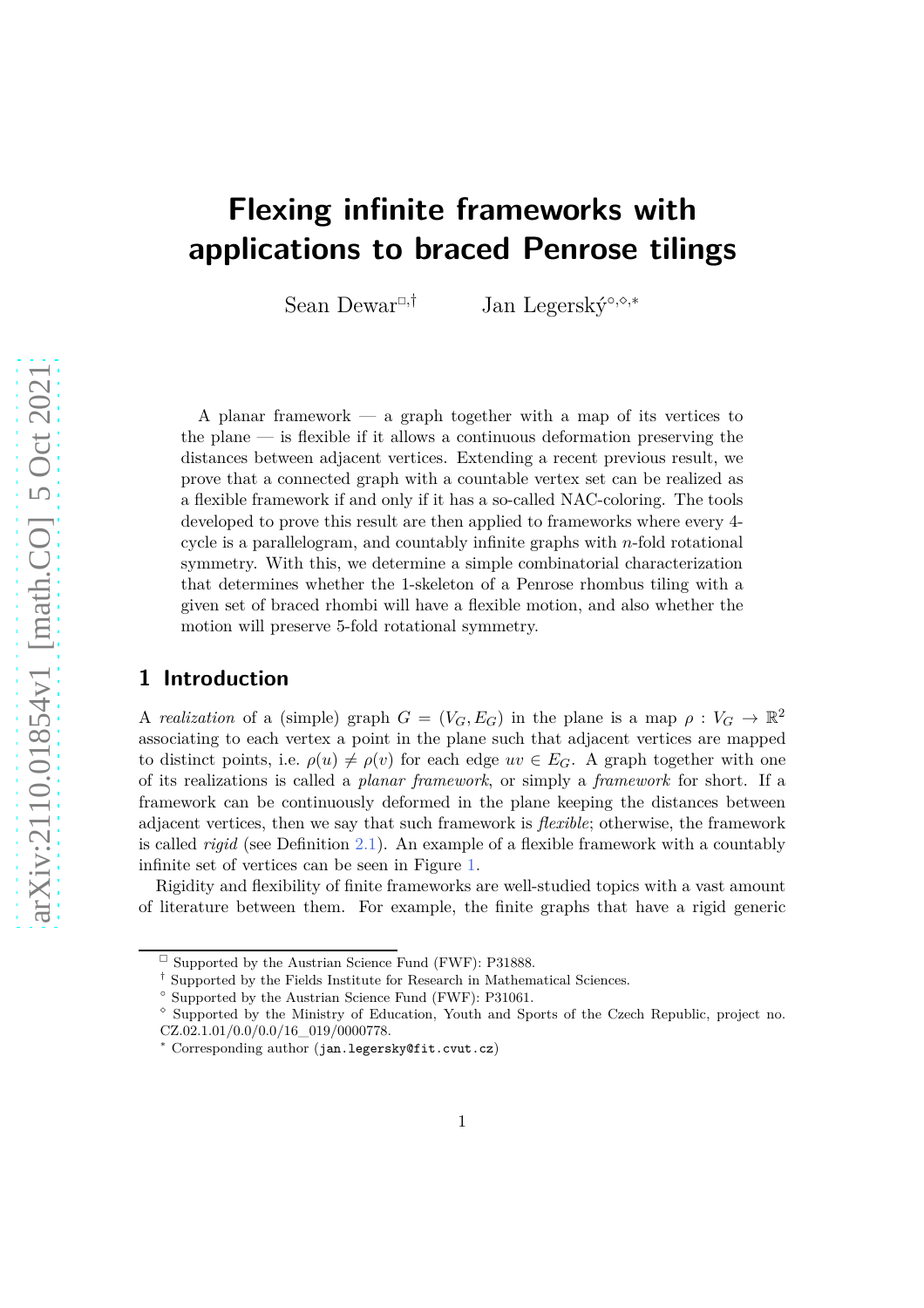<span id="page-1-0"></span>

Figure 1: A flexible infinite framework with periodic symmetry.

realization[∗](#page-1-1) (and equivalently, only have rigid generic realizations) are combinatorially characterized by the so-called *Laman's theorem*, first proven by Pollaczek-Geiringer in 1924 [\[25\]](#page-26-0) and independently proven by Laman over forty years later [\[19\]](#page-26-1). However, not much is known on rigidity for countably infinite graphs, i.e. graph with a countably infinite amount of vertices. The combinatorial characterization of Pollaczek-Geiringer and Laman was extended to countably infinite frameworks by Kitson and Power in [\[17\]](#page-25-0), where it was shown that a countably infinite graph will have only rigid generic realizations[†](#page-1-2) if and only if it contains an increasing sequence of finite graphs with rigid realizations. Countably infinite graphs can, however, be constructed with both rigid and flexible generic realizations; for example, see  $[5,$  Figure 4.2. This raises the question: which rigidity and flexibility results for finite graphs can be extended to infinite graphs, and which cannot? This question has been looked into in recent years, with particular interest regarding periodic frameworks [\[2,](#page-24-1) [21\]](#page-26-2).

In the case of finite graphs, it was proven by Grasegger, Legerský and Schicho in [\[13\]](#page-25-1) that the existence of a flexible (possibly not generic) realization of a connected finite graph is equivalent to the existence of a particular type of red-blue coloring of the edges of the graph called a *NAC-coloring* (see Definition [2.5\)](#page-5-0). We shall prove that this characterization can indeed be extended to countably infinite graphs.

<span id="page-1-3"></span>**Theorem 1.1.** *A countably infinite connected graph admits a flexible realization if and only if it has a NAC-coloring.*

The proof of the main theorem for finite graphs (see [\[13,](#page-25-1) Theorem 3.1]) relies on two different techniques. The easier implication involves constructing a flexible framework from a NAC-coloring, which can be extended to countably infinite graphs with relative ease (Proposition [3.1\)](#page-6-0). However, the algebraic methods required to obtain a NACcoloring from a finite flexible framework break down for infinite frameworks, although the technique was adapted to infinite frameworks with periodic symmetry by Dewar in  $[6]$ . We will bypass this obstacle by instead considering an ascending tower of finite subgraphs that covers the whole graph and then recursively applying the known result about NAC-colorings for finite graphs. In particular, once a set of NAC-colorings with

<sup>∗</sup>A realization in which the coordinates of the points are algebraically independent.

<span id="page-1-2"></span><span id="page-1-1"></span><sup>†</sup>A realization in which every restriction of the realization to a finite vertex set is generic.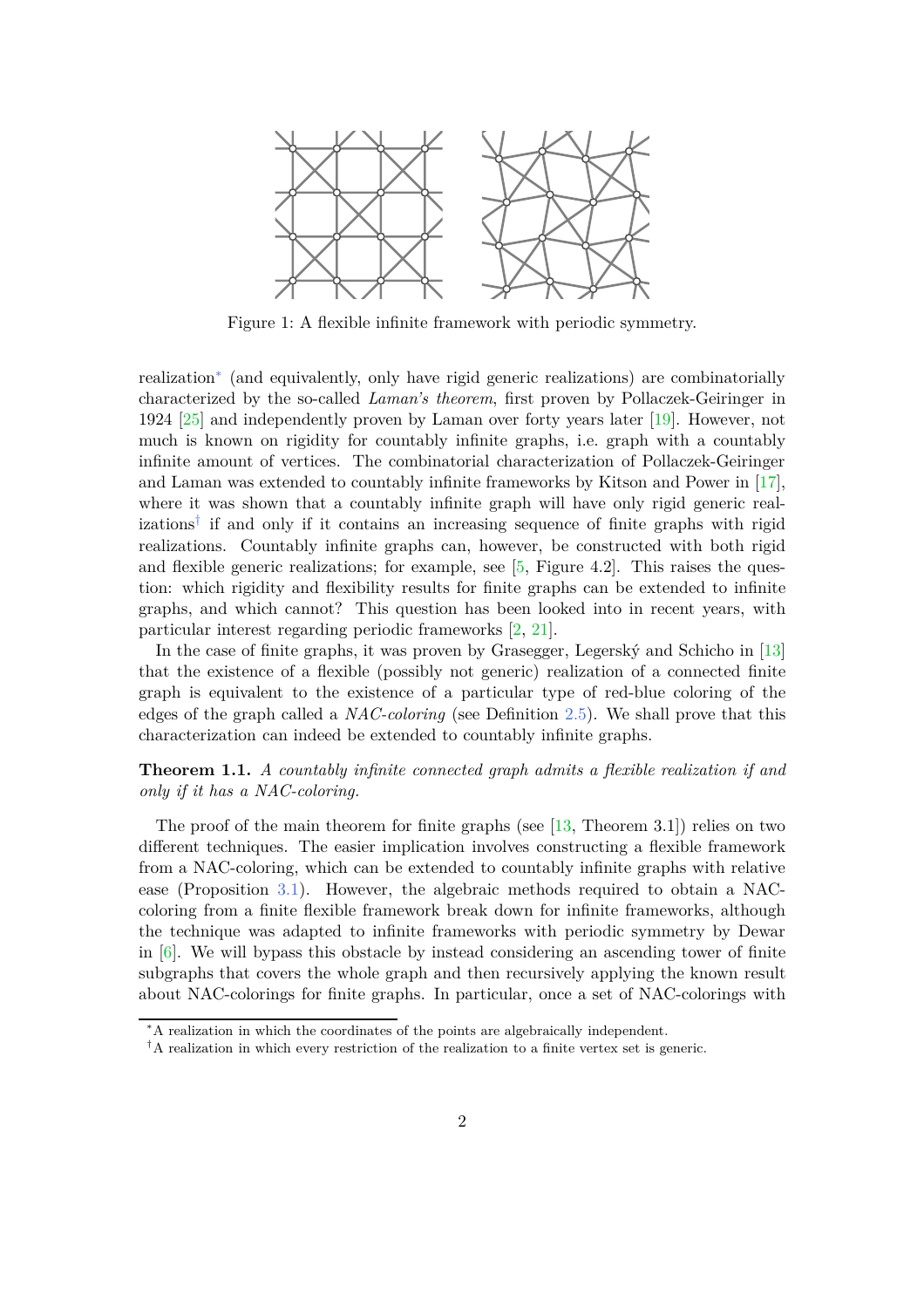some specific properties is found for each subgraph of the tower, there is an infinite chain of NAC-colorings extending each other by König's lemma (Lemma [3.3\)](#page-7-0). This infinite chain will give us a NAC-coloring of the infinite graph. Theorem [1.1](#page-1-3) was originally presented at [\[10\]](#page-25-3), however the proof technique was vastly different and utilized much more heavy machinery from algebraic geometry; see Remark [3.5.](#page-7-1)

There is a particular type of infinite framework that we shall wish to apply Theorem [1.1](#page-1-3) and its methods to: the *Penrose frameworks*, i.e. frameworks that are the 1-skeletons of Penrose rhombus tilings (see Section [5](#page-11-0) for more details). The eponymous tiling was first formulated by Penrose in the 1970s [\[24\]](#page-26-3) and is one of the first examples of a *quasicrystal*, an infinite structure that has order but is not periodic. Ideally, we would like to be able to determine which rhombi we should brace to obtain rigidity solely from the *ribbon graph* of the Penrose framework (Definition [4.5\)](#page-8-0). A major hurdle when working with Penrose frameworks is that they are neither periodic nor generic, so most previous tools cannot be used with them.

To determine which braced Penrose frameworks are rigid, we shall study the much larger class of *P-frameworks* (Definition [4.3\)](#page-8-1). First defined in [\[12\]](#page-25-4) as the generalization of 1-skeletons of parallelogram tilings, it was shown by Grasegger and Legerský for a finite P-framework  $(G, \rho)$  with some parallelograms braced, the following properties are equivalent: (i)  $(G, \rho)$  is rigid, (ii) *G* has a *cartesian NAC-coloring* (Definition [4.7\)](#page-9-0), and (iii) the *bracing graph* (Definition [4.5\)](#page-8-0) of  $(G, \rho)$  is connected. We shall extend this result to countably infinite P-frameworks, allowing us to give a characterization for rigid braced Penrose frameworks.

<span id="page-2-2"></span><span id="page-2-0"></span>**Theorem 1.2.** Let  $(G, \rho)$  be a countably infinite braced P-framework. Then the following *are equivalent:*

- <span id="page-2-1"></span>*(i)* (*G, ρ*) *is rigid.*
- <span id="page-2-3"></span>*(ii) G has no cartesian NAC-coloring.*
- *(iii) The bracing graph of G is connected.*

As some Penrose tilings have five-fold rotational symmetry, we would also like to be able to determine whether there exists a flex of a Penrose framework that maintains the five-fold rotational symmetry. To do this, we shall first apply the methods used in the proof of Theorem [1.1](#page-1-3) to infinite graphs with *k*-fold rotational symmetry to give a combinatorial characterization for the existence of *k*-fold rotationally symmetric flexible realizations. This will use methods employed by Dewar, Grasegger and Legerský, who gave a combinatorial characterization of finite rotationally symmetric graphs with flexible symmetric realizations [\[7\]](#page-25-5). We shall then combine this result with the methods used to prove Theorem [1.2](#page-2-0) to obtain a combinatorial characterization of P-frameworks with rotationally symmetric flexible motions. With this we will be able to prove the following result.

<span id="page-2-4"></span>**Corollary 1.3.** *Any Penrose framework with 5-fold rotational symmetry has a nontrivial flex (Definition [2.1\)](#page-4-0) that preserves 5-fold rotational symmetry.*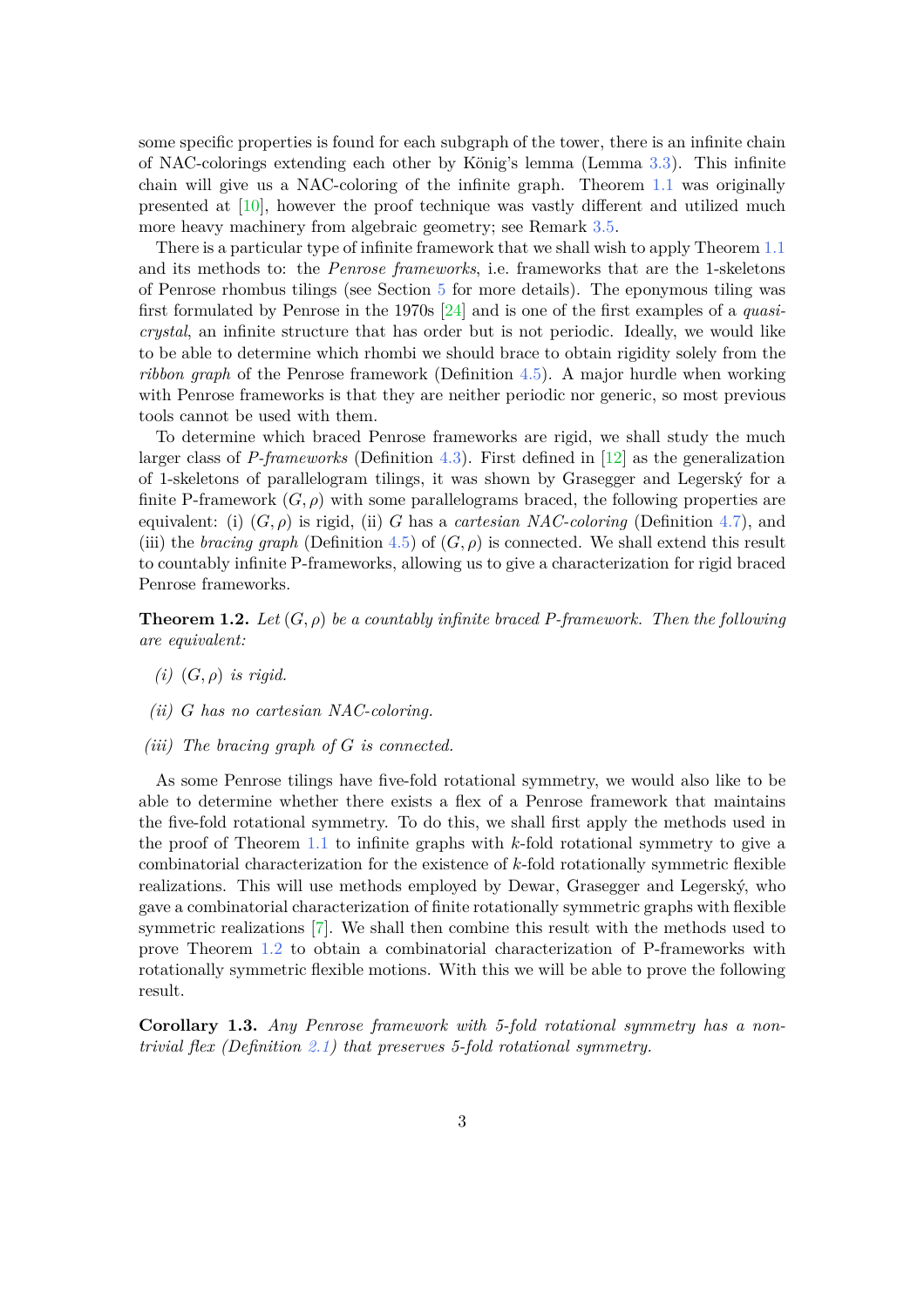<span id="page-3-0"></span>

Figure 2: A 5-fold rotationally symmetric deformation of a Penrose framework. The filled rhombi preserve their shapes during the flex.

See Figure [2](#page-3-0) for example of one of the 5-fold rotationally symmetric Penrose frameworks with a 5-fold rotationally symmetric flex<sup>†</sup>.

The paper shall be organized as follows. Section [2](#page-4-1) will cover all the required background for rigid and flexible frameworks, NAC-colorings, and all of the algebraic and combinatorial tools we shall require throughout. In Section [3,](#page-6-1) we will prove our main result of Theorem [1.1.](#page-1-3) Section [4](#page-8-2) will introduce P-frameworks and will provide a proof for Theorem [1.2.](#page-2-0) Section [5](#page-11-0) will formally define Penrose tilings and frameworks, and will also contain the corollaries we can obtain by applying Theorem [1.2.](#page-2-0) Section [6](#page-14-0) will introduce rotational symmetry for frameworks in general, and will also extend the main result of [\[7\]](#page-25-5) to frameworks with a countably infinite amount of vertices, and Section [7](#page-17-0) will combine the results of Sections [4](#page-8-2) and [6](#page-14-0) to give a characterization of *k*-fold rotationally symmetric braced P-frameworks with flexes that preserve the symmetry. Finally, in Section [8](#page-22-0) we shall describe all the possible realizations of the countably infinite bipartite framework that are both injective and flexible. This is notable as our construction detailed in Proposition [3.1](#page-6-0) cannot form injective realizations of this graph.

<span id="page-3-1"></span><sup>&</sup>lt;sup>‡</sup>An animation of the flex together with the code producing it using package FLEXRILOG [\[11\]](#page-25-6) can be found at <https://jan.legersky.cz/PenroseFrameworks>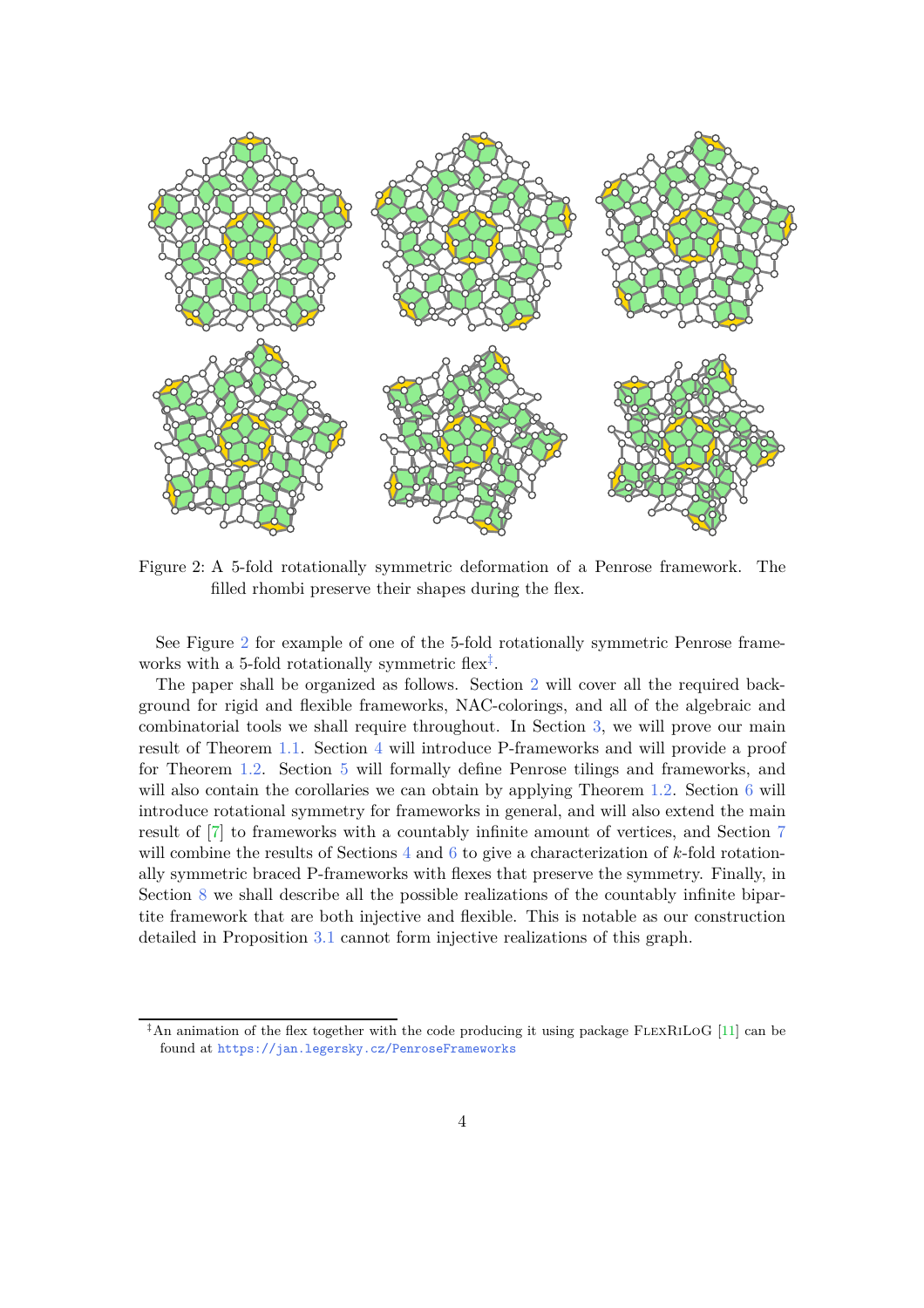# <span id="page-4-1"></span>**2 Preliminaries**

We recall the notions of rigidity and flexibility, which are usually given for finite graphs, but extend naturally to graphs with countably many vertices and edges. We denote by  $(\lambda_e)_{e \in E_G}$ , where  $\lambda_{uv} = ||\rho(u) - \rho(v)||$ , the edge lengths induced by a framework  $(G, \rho)$ .

<span id="page-4-0"></span>**Definition 2.1.** A *flex* of the framework  $(G, \rho)$  is a continuous path  $t \mapsto \rho_t$ ,  $t \in [0, \delta)$ for some  $\delta > 0$ , in the space of realizations of  $G^{\S}$  such that  $\rho_0 = \rho$  and each  $(G, \rho_t)$ induces the same edge lengths as  $(G, \rho)$ . The flex is called *trivial* if for all  $t \in [0, \delta)$  the realization  $\rho_t$  is congruent to  $\rho$ , namely, there exists a Euclidean isometry  $M_t$  of  $\mathbb{R}^2$  such that  $M_t \rho_t(v) = \rho(v)$  for all  $v \in V_G$ .

We define a framework to be *flexible* if there is a non-trivial flex in  $\mathbb{R}^2$ . Otherwise, it is called *rigid*.

Due to the nature of our methods, we will want to transform the information about the existence of a flex into the existence of a positive-dimensional algebraic set consisting of realizations. To do so, we will need to remove all but finitely many congruent copies of every realization. The usual method of doing this is to add extra algebraic constraints that stop any rigid body motions of the framework, such as requiring that a single edge is fixed in place. In order to deal with various special cases like symmetry, we introduce the following more general notion.

**Definition 2.2.** Let *H* be a finite graph. Let *X* be an algebraic set in  $(\mathbb{C}^2)^{V_H}$  given by polynomials with real coefficients such that for every  $\rho \in (\mathbb{R}^2)^{V_H} \cap X$  there are only finitely many realizations  $\rho' \in (\mathbb{R}^2)^{V_H} \cap X$  congruent to  $\rho$ . We call any such set X a *restricting set.* We use variables  $(x_v, y_v)$  for the coordinates of vertex  $v \in V_H$ .

<span id="page-4-4"></span>**Example 2.3.** Let  $(H, \rho)$  be a finite framework. Let  $\bar{u}\bar{v}$  be an edge of *H* and  $(\lambda_e)_{e \in E_H}$ be the edge lengths induced by  $\rho$ . The zero set of the equations

$$
x_{\bar{u}}=0\,,\quad y_{\bar{u}}=0\,,\quad x_{\bar{v}}=\lambda_{\bar{u}\bar{v}}\,,\quad y_{\bar{v}}=0\,.
$$

is a restricting set. Since these four equations impose that the vertices of the edge  $\bar{u}\bar{v}$ have a fixed position, there is only one realization congruent to a given one, namely, its reflection w.r.t. the *x*-axis.

Later in the paper, we use another restricting sets to deal with rotationally symmetric frameworks and frameworks with parallelograms.

**Definition 2.4.** Let *H* be a finite graph and let  $(H, \rho)$  be a flexible framework with induced edge lengths  $(\lambda_e)_{e \in E_H}$ . Let *X* be a restricting set. We consider the following polynomial system in  $\mathbb{C}^{2|V_H|}$  for unknown coordinates  $(x_u, y_u)$  where  $u \in V_H$ :

<span id="page-4-3"></span>
$$
(x_u - x_v)^2 + (y_u - y_v)^2 = \lambda_{uv}^2 \quad \text{for all } uv \in E_H.
$$
 (1)

<span id="page-4-2"></span><sup>&</sup>lt;sup>§</sup>The topology we will gift the set of realizations of *G* and the set  $\mathbb{R}^{E_G}$  will always be the product topology, hence a path  $t \mapsto \rho_t$  will be continuous if and only if each path  $t \mapsto \rho_t(v)$  is continuous.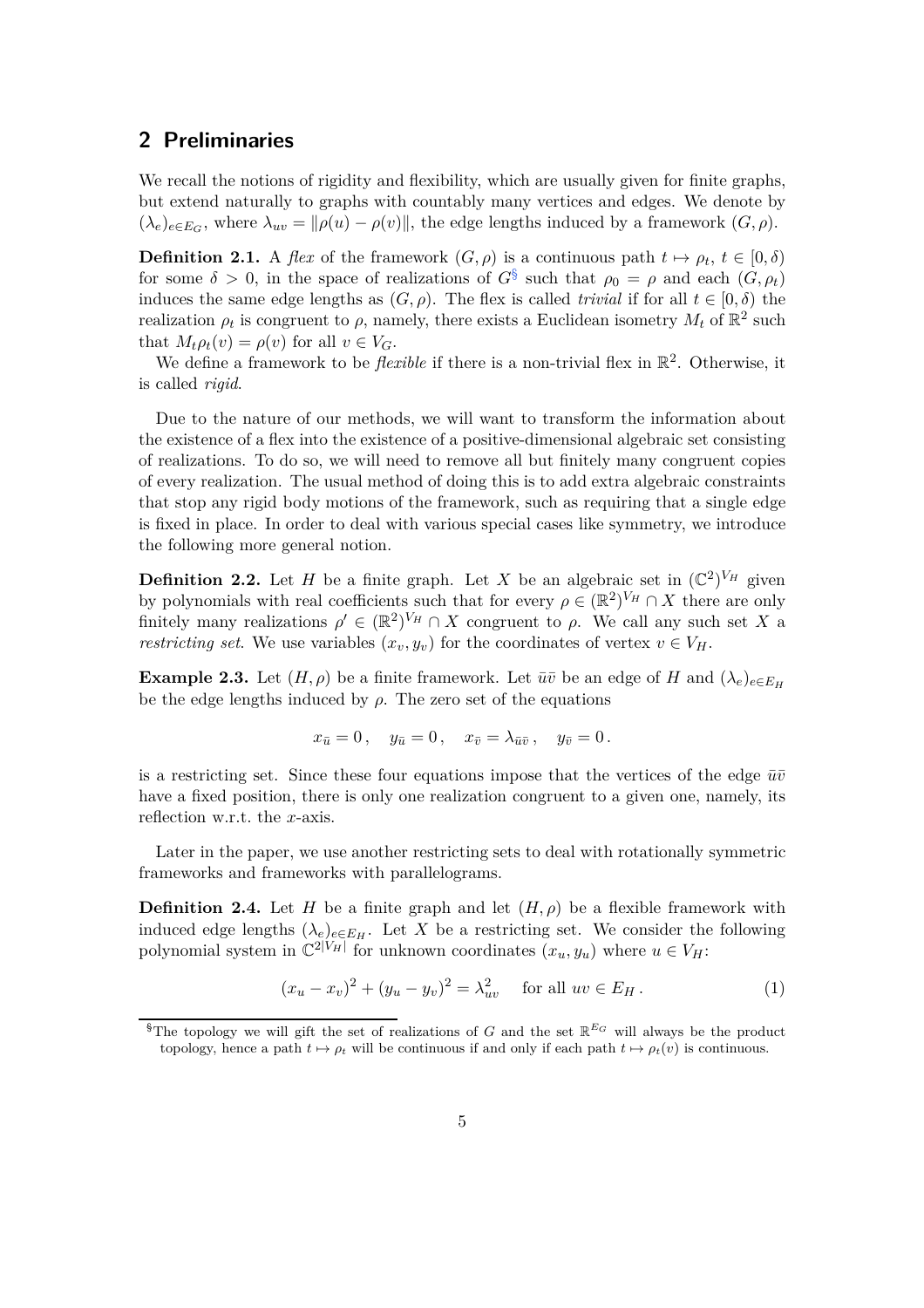An irreducible complex algebraic curve  $\mathcal C$  in the intersection of  $X$  and the zero set of  $(1)$ is called an *algebraic motion of*  $(H, \rho)$  *w.r.t. X*. If the restricting set *X* is the one obtained as in Example [2.3,](#page-4-4) we call it an *algebraic motion of*  $(H, \rho)$  *w.r.t.*  $\bar{u}\bar{v}$ .

Note that if  $(H, \rho)$  has a non-trivial flex, then the system given by [\(1\)](#page-4-3) and Example [2.3](#page-4-4) has infinitely many solutions and so  $(H, \rho)$  admits an algebraic motion w.r.t.  $\bar{u}\bar{v}$ .

The techniques employed in [\[13\]](#page-25-1) prove that a finite connected graph has a flexible framework if and only if it admits a so-called NAC-coloring. We extend the notion of NAC-colorings to countable infinite graphs in a straightforward manner.

<span id="page-5-0"></span>**Definition 2.5.** Let *G* be a graph (finite or countable). A coloring of edges  $\delta$ :  $E_G \rightarrow$ {blue, red} is called a *NAC-coloring*, if it is surjective and for every cycle<sup>1</sup> in *G*, either all edges have the same color, or there are at least two edges in each color. A NAC-coloring *δ* induces two subgraphs of *G*:

$$
G_{\text{red}}^{\delta} = (V_G, \{e \in E_G : \delta(e) = \text{red}\})
$$
 and  $G_{\text{blue}}^{\delta} = (V_G, \{e \in E_G : \delta(e) = \text{blue}\}).$ 

<span id="page-5-2"></span>The set of NAC-colorings of *G* is denoted by NAC*G*. See Figure [3](#page-5-2) for an example.



Figure 3: A NAC-coloring of the graph in Figure [1](#page-1-0)

As was shown in [\[13\]](#page-25-1), all NAC-colorings can be constructed starting from valuations on the function field (see [\[28\]](#page-26-4)) of an algebraic motion  $\mathcal{C}$ . The following functions are used:

$$
W_{u,v}(\rho) := (x_v - x_u) + i(y_v - y_u), \qquad Z_{u,v}(\rho) := (x_v - x_u) - i(y_v - y_u),
$$

<span id="page-5-3"></span>where *uv* is an edge of the graph and  $(x_u, y_u) = \rho(u)$  for  $\rho \in \mathcal{C}$ . This allows the assignment of some NAC-colorings to an algebraic motion (see also [\[14,](#page-25-7) Definition 2.9]).

**Definition 2.6.** Let *H* be a finite graph and let  $(H, \rho)$  be a flexible framework. Let C be an algebraic motion of  $(H, \rho)$  w.r.t. a restricting set *X*. A NAC-coloring  $\delta$  of *H* is called *active w.r.t.* C if there exists a valuation  $\nu$  on the function field of C and  $\beta \in \mathbb{Q}$ such that  $\delta(uv) = \text{red} \iff \nu(W_{u,v}) > \beta$  for  $uv \in E_H$ .

<span id="page-5-4"></span>We finish the section with an important technical lemma we will require throughout the paper.

<span id="page-5-1"></span><sup>¶</sup>Although the graph can be infinite, cycles are always finite.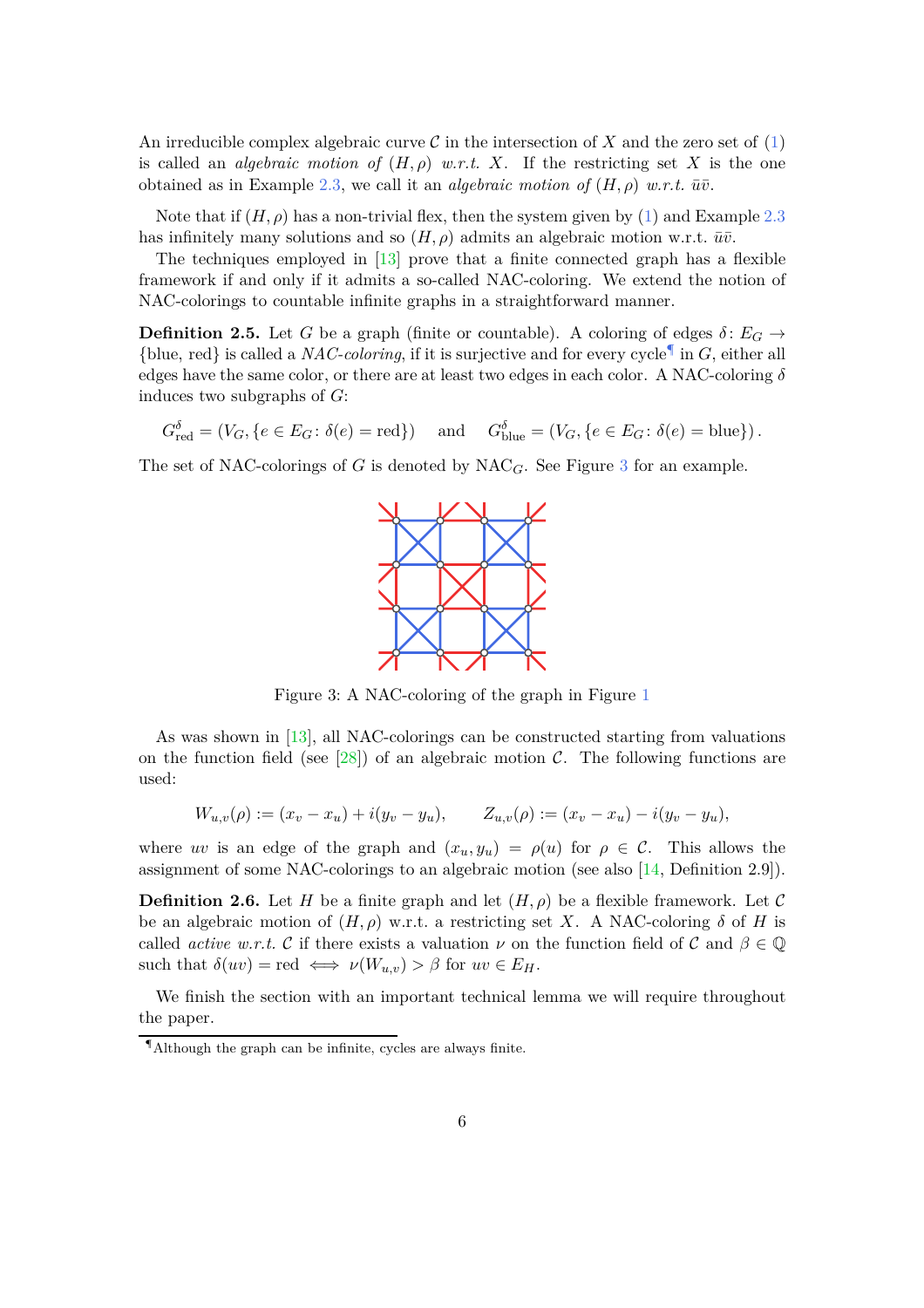**Lemma 2.7.** Let  $(H, \rho)$  be a finite framework and  $u_1v_1, u_2v_2 \in E_H$ . Let X be a restrict*ing set.* Let  $\alpha$  be a non-trivial flex of  $(H, \rho)$  such that for every realization in the flex *there is a congruent realization in X. If the angle between the edges*  $u_1v_1$  *and*  $u_2v_2$  *is non-constant along the flex*  $\alpha$ *, then there exists an algebraic motion*  $\mathcal{C}$  *of*  $(H, \rho)$  *w.r.t.*  $X$ *and an active NAC-coloring*  $\delta$  *w.r.t.* C *such that*  $\delta(u_1v_1) \neq \delta(u_2v_2)$ .

*Proof.* Let  $A \subseteq X$  be the algebraic set of frameworks with the same induced edge lengths as  $\rho$ . For every realization in the flex  $\alpha$ , there is a congruent one contained in A by assumption. Define  $f : A \to \mathbb{C}$  be the map

$$
f(\rho') = (\rho'(u_1) - \rho'(v_1)) \cdot (\rho'(u_2) - \rho'(v_2)).
$$

As algebraic sets only have finitely many irreducible components and there are infinitely many values of the angle between  $u_1v_1$  and  $u_2v_2$  along the flex  $\alpha$ , there exists an irreducible component  $A_0$  of  $A$  which contains realizations  $\rho_1, \rho_2 \in A_0$  where  $f(\rho_1) \neq f(\rho_2)$ . By [\[22,](#page-26-5) Lemma pg. 56], there exists an algebraic curve C in  $A_0$  that contains  $\rho_1$  and  $\rho_2$ .

It is immediate that  $W_{u,v}Z_{u,v} = \lambda_{uv}^2$  for all  $uv \in E_H$ . Since

$$
2f = W_{u_1, v_1} Z_{u_2, v_2} + W_{u_2, v_2} Z_{u_1, v_1} = W_{u_1, v_1} \frac{\lambda_{u_2 v_2}^2}{W_{u_2, v_2}} + W_{u_2, v_2} \frac{\lambda_{u_1 v_1}^2}{W_{u_1, v_1}},
$$
(2)

the map  $W_{u_1, v_1}/W_{u_2, v_2}$  is not constant on C. By Chevalley's theorem, there is a valuation *ν* of the complex function field of  $C$  such that  $\nu(W_{u_1,v_1}/W_{u_2,v_2}) > 0$ , hence,  $\nu(W_{u_1,v_1}) >$  $\nu(W_{u_2,v_2})$ . We now apply the methods outlined in [\[13,](#page-25-1) Theorem 3.1] (see also [\[14,](#page-25-7) Theorem 2.8]) to construct an active NAC-coloring  $\delta$  of  $\mathcal C$  according to Definition [2.6](#page-5-3) with  $\beta := \nu(W_{u_2, v_2})$ . By construction, we have  $\delta(u_1v_1) \neq \delta(u_2v_2)$ .  $\Box$ 

### <span id="page-6-1"></span>**3 Flexible realizations of infinite graphs**

In this section we shall prove Theorem [1.1.](#page-1-3) To begin with, we shall prove that every NAC-coloring yields a flexible framework. The following statement was proved for the case of finite graphs in [\[13,](#page-25-1) Theorem 3.1].

<span id="page-6-0"></span>**Proposition 3.1.** *Let G be a countably infinite graph. If G has a NAC-coloring, then there is a flexible framework*  $(G, \rho)$ *.* 

*Proof.* Let  $\delta$  be a NAC-coloring of *G*. Let  $R_1, R_2, \ldots$  be the sets of vertices of connected components of the graph  $G_{\text{red}}^{\delta}$  and  $B_1, B_2, \ldots$  be the sets of vertices of connected components of the graph  $G_{\text{blue}}^{\delta}$ . Let  $r_1, r_2 \ldots$  and  $b_1, b_2, \ldots$  be pairwise distinct vectors in  $\mathbb{R}^2$ such that  $r_1 = b_1 = (0, 0)$ . For  $t \in [0, 2\pi)$ , we define a map  $\rho_\alpha : V_G \to \mathbb{R}^2$  by

$$
\rho_t(v) = \begin{pmatrix} \cos t & \sin t \\ -\sin t & \cos t \end{pmatrix} \cdot b_j + r_i \,,
$$

where *i* and *j* are such that  $v \in R_i \cap B_j$ . It can now be checked that  $(G, \rho) = (G, \rho_0)$ is a realization (i.e.  $\rho(u) \neq \rho(v)$  for all  $uv \in E$ ) and  $t \mapsto \rho_t$  is a flex of  $(G, \rho)$ ; see [\[13,](#page-25-1) Theorem 3.1] for more details.  $\Box$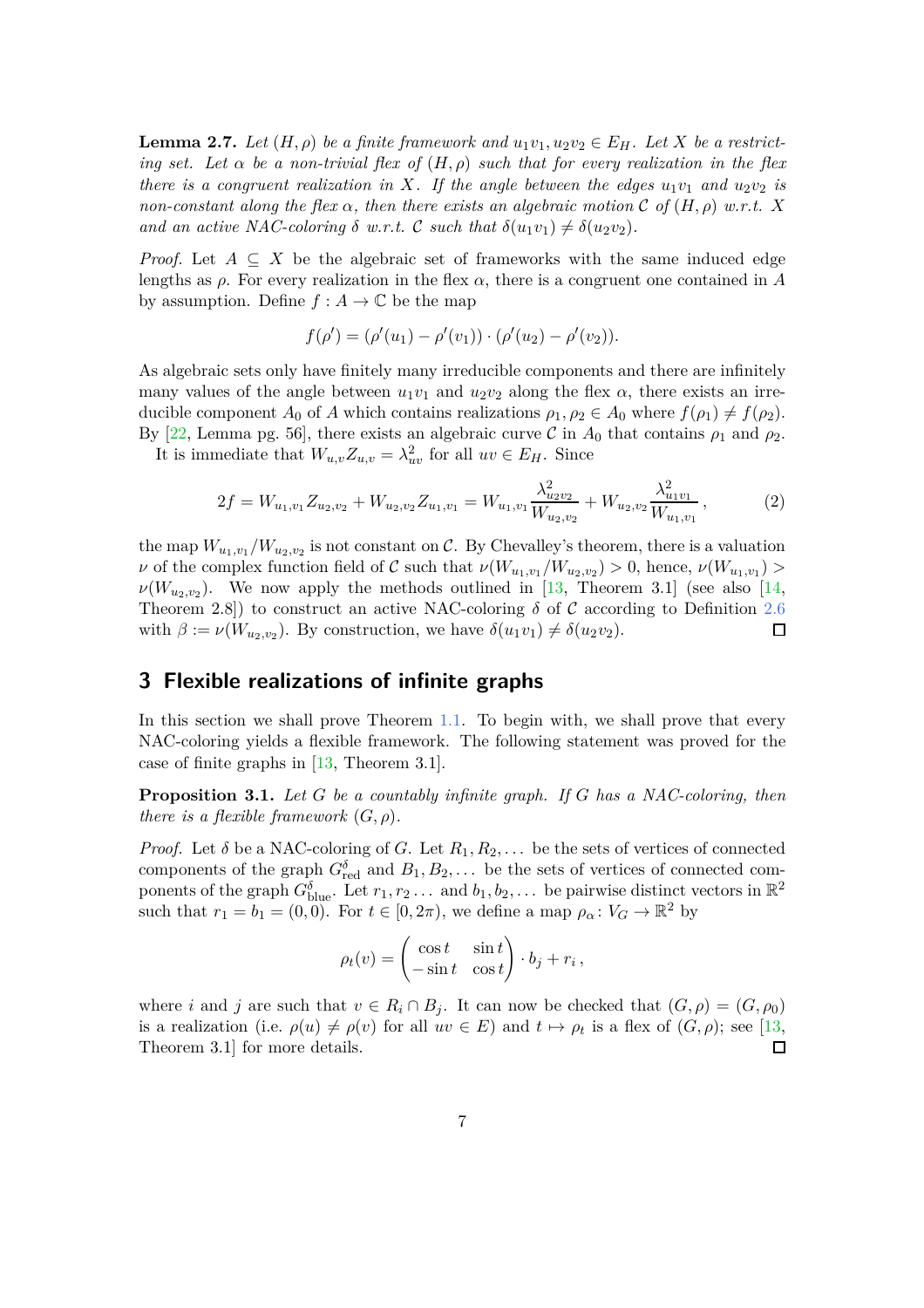A useful technique when working with countably infinite graphs is to consider increasing sequences of subgraphs. We define this more explicitly as follows.

**Definition 3.2.** Let *G* be a connected graph. A sequence  $(G_n)_{n\in\mathbb{N}}$  of induced finite connected subgraphs of *G* is a *subgraph tower* in *G* if  $G_n$  is a proper subgraph of  $G_{n+1}$ for all  $n \in \mathbb{N}$ , and  $\bigcup_{n \in \mathbb{N}} V_{G_n} = V_G$ .

The construction of a NAC-coloring of an infinite graph from a sequence of NACcolorings of a subgraph tower is inspired by the proof of De Bruijn-Erdős theorem for countable graphs, see for instance [\[23\]](#page-26-6). We use the following version of König's infinity lemma.

<span id="page-7-0"></span>**Lemma 3.3** ([\[18\]](#page-25-8)). Let  $(S_n)_{n \in \mathbb{N}}$  be an infinite sequence of disjoint non-empty finite sets.  $Let \nightharpoonup be$  *a* relation in  $\bigcup_{n\in\mathbb{N}} S_n$  such that for every positive integer *n* and  $x \in S_{n+1}$ , there *exists*  $y \in S_n$  *with*  $y \prec x$ *. There exists an infinite sequence*  $(x_n)_{n \in \mathbb{N}}$  *such that*  $x_n \in S_n$ *and*  $x_n \prec x_{n+1}$  *for all positive integers n.* 

<span id="page-7-3"></span>**Lemma 3.4.** Let G be a countably infinite graph with a subgraph tower  $(G_n)_{n \in \mathbb{N}}$ . Let *e*<sub>1</sub>*, e*<sub>2</sub> *be two edges of*  $G_1$ *. If there is a NAC-coloring*  $\delta_n$  *of*  $G_n$  *such that*  $\delta_n(e_1) \neq \delta_n(e_2)$ *for all*  $n \in \mathbb{N}$ *, then G has a NAC-coloring.* 

*Proof.* Let

$$
S_n = \{ \delta \in \text{NAC}_{G_n} : \delta(e_1) = \text{blue} \neq \delta(e_2) \}
$$

for every  $n \in \mathbb{N}$ . Each  $S_n$  is non-empty since either  $\delta_n$  is in  $S_n$ , or the NAC-coloring obtained by swapping the colors from  $\delta_n$  is in  $S_n$ . Let  $\prec$  be the relation in  $\bigcup_{n\in\mathbb{N}}S_n$  given by restriction to edges of the smaller graph. Clearly, a restriction of a NAC-coloring to a subgraph is a NAC-coloring, provided that the obtained coloring is surjective, which is guaranteed by the condition  $\delta(e_1)$  = blue  $\neq \delta(e_2)$ . Hence, the assumption of Lemma [3.3](#page-7-0) holds. Therefore, we get a sequence of NAC-colorings of  $(G_n)_{n\in\mathbb{N}}$  extending each other.

This sequence of NAC-colorings gives a well-defined coloring for *G*, since each edge in *G* is eventually an edge of a subgraph in the tower. Such a coloring is a NAC-coloring since every cycle of  $G$  is contained in some  $G_j$  in the subgraph tower.  $\Box$ 

*Proof of Theorem [1.1.](#page-1-3)* If *G* has a NAC-coloring then there is a flexible realization of *G* by Proposition [3.1.](#page-6-0) Now suppose *G* has a flexible realization  $\rho$  with a non-trivial flex  $\alpha$ . Since  $\alpha$  is non-trivial, there are edges  $e_1, e_2 \in E_G$  whose angle changes along the flex. We choose any subgraph tower  $(G_n)_{n\in\mathbb{N}}$  such that  $e_1, e_2 \in E_{G_n}$ . Clearly, the restriction of the flex  $\alpha$  to  $V_{G_n}$  is a flex of  $G_n$  such that the angle between  $e_1$  and  $e_2$  changes. Hence by Lemma [2.7](#page-5-4) with the restricting set given in Example [2.3,](#page-4-4) there is a NAC-coloring  $\delta_n$ of  $G_n$  such that  $\delta_n(e_1) \neq \delta_n(e_2)$  for all  $n \in \mathbb{N}$ . A NAC-coloring of *G* is now provided by Lemma [3.4.](#page-7-3) □

<span id="page-7-2"></span><span id="page-7-1"></span>Uur definition differs slightly from that given in [\[17\]](#page-25-0), as we shall always assume that all subgraphs in a subgraph tower are induced and the tower is vertex spanning.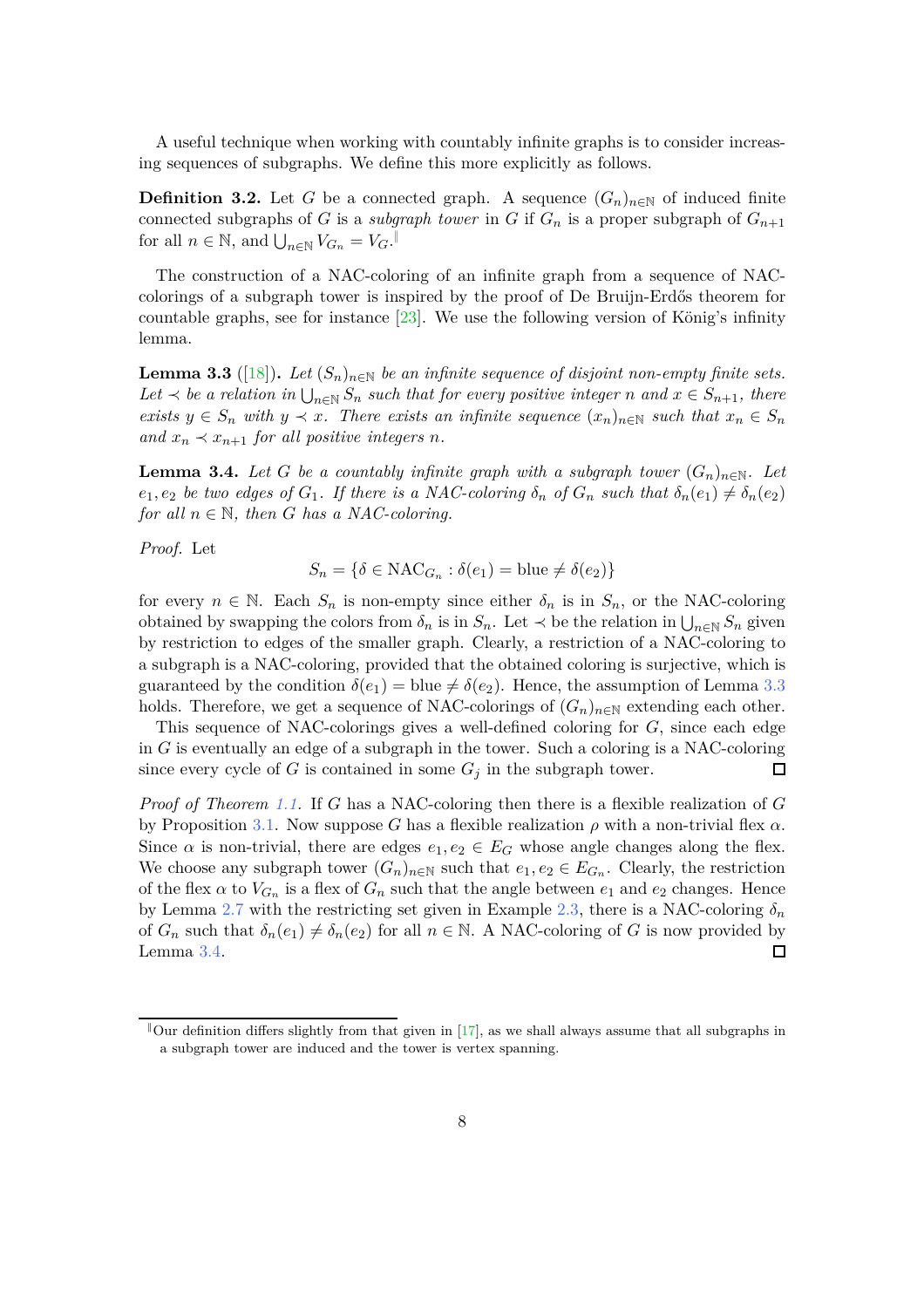**Remark 3.5.** As we mentioned in the introduction, Theorem [1.1](#page-1-3) was originally presented at  $[10]$  with the following proof technique. A chain of algebraic motions restricting to each other was constructed for a subgraph tower. With this, an active NAC-coloring of the first motion can be extended to an active NAC-coloring of the second etc. and this is used to obtain a NAC-coloring of the infinite graph.

## <span id="page-8-2"></span>**4 Bracing of infinite P-frameworks**

We will apply the methods used in the previous section to a specific class of framework that was first introduced in [\[12\]](#page-25-4). We begin with the following definitions.

**Definition 4.1.** Let *G* be a graph. Consider the relation on the set of edges, where two edges are in relation if they are opposite edges of a 4-cycle subgraph of *G*. An equivalence class of the reflexive-transitive closure of the relation is called a *ribbon*. A ribbon *r* is *simple* if the subgraph induced by *r* does not contain any 4-cycle.

**Definition 4.2.** Let *G* be a connected graph. A realization  $\rho: V_G \to \mathbb{R}^2$  for *G* such that  $\rho$  is injective and each 4-cycle in *G* forms a parallelogram in  $\rho$  is called a *parallelogram realization*.

<span id="page-8-1"></span>**Definition 4.3.** A graph is called *ribbon-cutting graph* if it is connected and every ribbon is an edge cut, namely, removal of the edges of the ribbon disconnects the graph. If  $\rho$  is a parallelogram realization of a ribbon-cutting graph *G*, we call the framework  $(G, \rho)$  a *P-framework*.

As we can see with the next result, the existence of a parallelogram realization of a ribbon-cutting graph will imply certain structural properties for the graph.

**Proposition 4.4.** Let  $(G, \rho)$  be a P-framework. All ribbons of G are simple and every *two vertices of G are separated by a ribbon.*

*Proof.* The proof is analogous to the one for finite case, see [\[12,](#page-25-4) Remark 3.5, Theorem 3.9].  $\Box$ 

<span id="page-8-0"></span>**Definition 4.5.** A *braced ribbon-cutting graph* is a graph  $G = (V_G, E_c \cup E_d)$  where  $E_c$ and  $E_d$  are two non-empty disjoint sets such that the graph  $(V_G, E_c)$  is a ribbon-cutting graph and the edges in  $E_d$  correspond to diagonals of some 4-cycles of  $(V_G, E_c)$ . These diagonals are also called *braces*. If *r* is a ribbon of  $(V_G, E_c)$ , then

*r* ∪ { $u_1u_3 \in E_d$ : ∃ 4-cycle  $(u_1, u_2, u_3, u_4)$  of  $(V_G, E_c)$  s.t.  $u_1u_2, u_3u_4 \in r$ }

is a *ribbon* of the braced ribbon-cutting graph *G*.

The framework  $(G, \rho)$  is called *braced P-framework* if *G* is a braced ribbon-cutting graph and  $\rho$  is a parallelogram realization for  $(V_G, E_c)$ .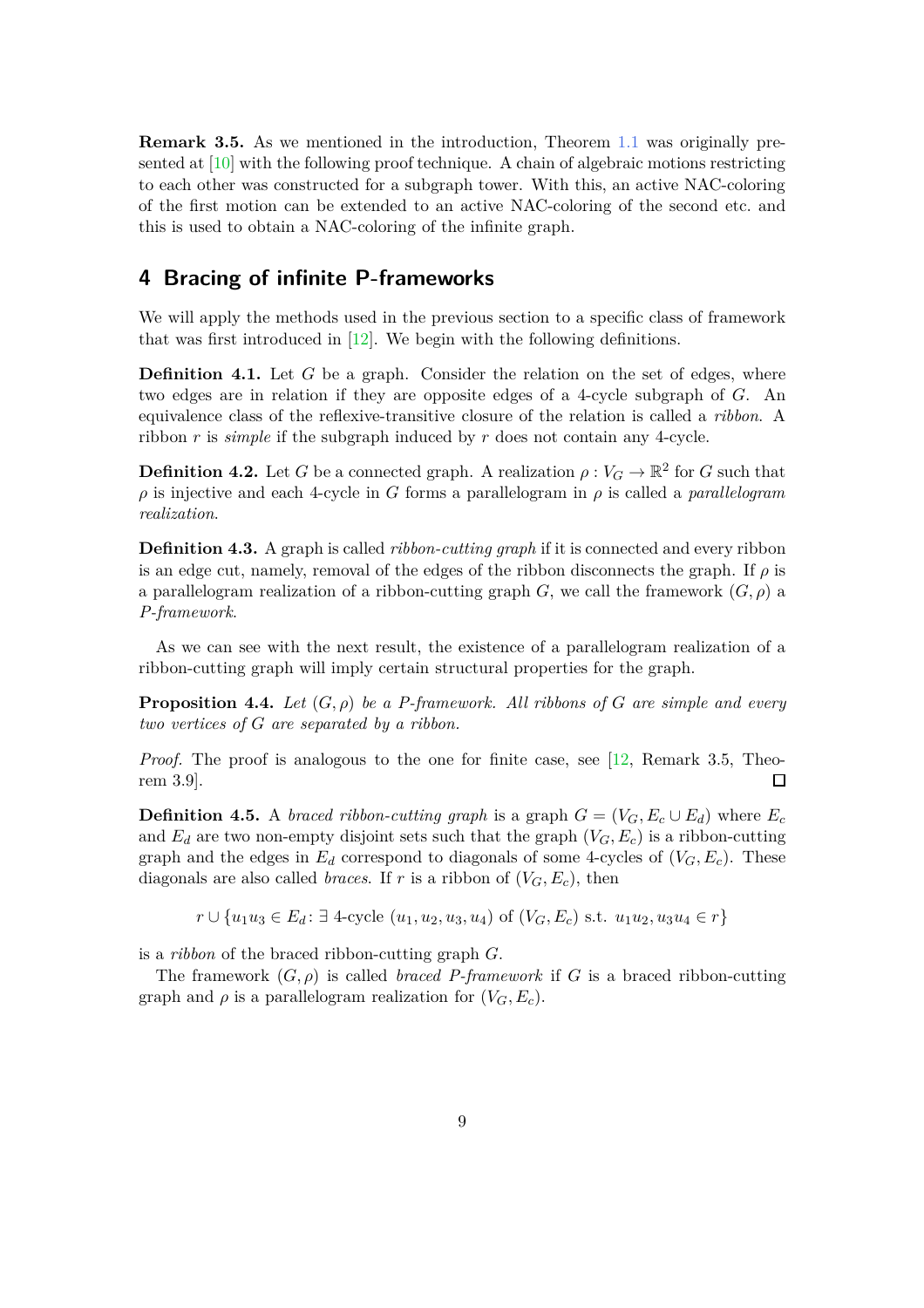**Definition 4.6.** Let *G* be a braced ribbon-cutting graph. The *ribbon graph* Γ of *G* is the graph with the set of vertices being the set of ribbons of *G* and two ribbons  $r_1, r_2$ are adjacent if and only if there is a 4-cycle  $(u_1, u_2, u_3, u_4)$  in the underlying unbraced graph of *G* such that  $u_1u_2, u_3u_4 \in r_1$  and  $u_1u_4, u_2u_3 \in r_2$ . The subgraph  $(V_\Gamma, E_b)$  of  $\Gamma$ , where

$$
E_b = \{r_1r_2 \in E_\Gamma \colon r_1 \cap r_2 \text{ is a subset of braces of } G\},\
$$

<span id="page-9-1"></span>is called the *bracing (sub)graph*; see Figure [4](#page-9-1) for some examples.



Figure 4: Two ribbon-cutting graphs with an example of a braced P-framework as well as the corresponding ribbon graph and bracing graph. The vertices in the ribbon graph and the bracing graph are colored in correspondence with the indicated ribbons.

Similar to the last section, we wish to link the existence of flexible motions of Pframeworks to the existence of NAC-colorings with certain properties. The result about P-frameworks is even stronger, namely, we can decide about flexibility of a given parallelogram realization, not just its existence, depending on the existence of this special NAC-coloring.

<span id="page-9-0"></span>**Definition 4.7.** A NAC-coloring  $\delta$  of a graph *G* is called *cartesian* if no two distinct vertices are connected by a red and blue path simultaneously.

Equivalently, a NAC-coloring  $\delta$  is cartesian if and only if for every connected component *R* of  $G_{red}^{\delta}$  and *B* of  $G_{blue}^{\delta}$ , the intersection of the vertex sets of *R* and *B* contains at most one vertex. Notice that if the construction of a flex in Proposition [3.1](#page-6-0) is applied to a cartesian NAC-coloring, then the realization is injective.

<span id="page-9-2"></span>**Lemma 4.8.** Let  $(G, \rho)$  be a braced P-framework. A NAC-coloring of G is cartesian if *and only if each ribbon of G is monochromatic.*

*Proof.* The proof is analogous to the finite case, see [\[12,](#page-25-4) Theorem 3.9, Lemma 4.1]  $\Box$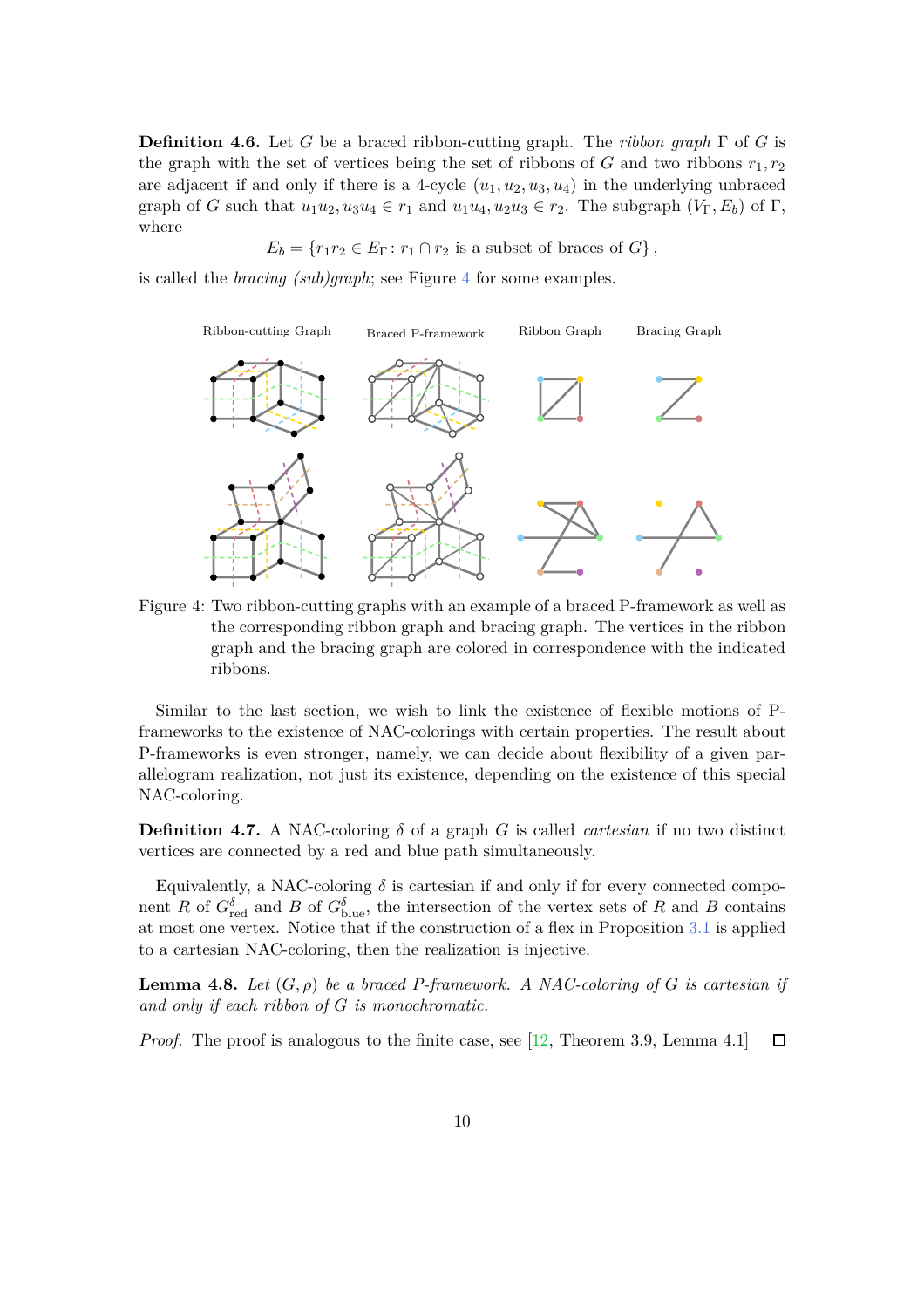We are now ready for the proof of Theorem [1.2.](#page-2-0)

*Proof of Theorem [1.2.](#page-2-0)*  $\neg(ii) \Rightarrow \neg(i)$  $\neg(ii) \Rightarrow \neg(i)$  $\neg(ii) \Rightarrow \neg(i)$  $\neg(ii) \Rightarrow \neg(i)$  $\neg(ii) \Rightarrow \neg(i)$ : If *G* has a cartesian NAC-coloring, then  $(G, \rho)$ is flexible since the constructive method given by [\[12,](#page-25-4) Theorem 4.4] can be extended to countably infinite P-frameworks; see also the construction of flex  $\rho_t$  in the proof of Lemma [7.4.](#page-18-0) It exploits the construction described in the proof Proposition [3.1](#page-6-0) with carefully chosen vectors  $r_i$  and  $b_j$  so that the obtained flex starts at  $\rho$ .

 $\neg(i) \Rightarrow \neg(ii)$  $\neg(i) \Rightarrow \neg(ii)$  $\neg(i) \Rightarrow \neg(ii)$  $\neg(i) \Rightarrow \neg(ii)$  $\neg(i) \Rightarrow \neg(ii)$ : Let  $(G, \rho)$  be a flexible infinite P-framework. Let  $\alpha$ :  $[0, 1) \rightarrow (\mathbb{R}^2)^{V_G}$ be the corresponding non-trivial flex. Since the flex is non-trivial, there exist edges  $e_1$ and  $e_2$  such that the angle between these two edges changes along the flex. Let  $(G_n)_{n\in\mathbb{N}}$ be a subgraph tower of *G* such that  $e_1, e_2 \in E_{G_n}^{**}$ . For any  $n \in \mathbb{N}$ , projecting the flex  $\alpha$ to  $G_n$  gives a flex  $\alpha_n$  of  $G_n$ . We would like to use Lemma [2.7](#page-5-4) with the restricting set X given by the equations from Example [2.3](#page-4-4) and the following

<span id="page-10-1"></span>
$$
x_{u_2} - x_{u_1} = x_{u_3} - x_{u_4}, \quad x_{u_4} - x_{u_1} = x_{u_3} - x_{u_2},
$$
  
\n
$$
y_{u_2} - y_{u_1} = y_{u_3} - y_{u_4}, \quad y_{u_4} - y_{u_1} = y_{u_3} - y_{u_2}.
$$
\n(3)

for each 4-cycle  $(u_1, u_2, u_3, u_4)$  in  $G_n$ ; this forces all 4-cycles to be realized as parallelograms. It is possible that some realizations in the flex  $\alpha_n$  will not correspond to a congruent copy in X, since a parallelogram can fold to an antiparallelogram. Nevertheless, if a 4-cycle is at some point in the flex realized as an antiparallelogram instead of a parallelogram (or with two opposite vertices coinciding in the case of rhombi), then, by continuity of the flex, there is a minimum value of parameter *t* such that all vertices of the 4-cycle are collinear. Let  $\varepsilon$  be the minimum of such values over all 4-cycles in  $G_n$ having this behavior. Hence, the realizations in the restriction of the flex to  $[0, \varepsilon)$  have a congruent realization in *X*. By Lemma [2.7,](#page-5-4) there is a NAC-coloring  $\delta_n$  of  $G_n$  for every  $n \in \mathbb{N}$  such that  $\delta_n(e_1) =$  blue and  $\delta_n(e_2) =$  red. Moreover, each ribbon in the constructed active NAC-coloring is monochromatic since  $W_{u_1, u_2} = W_{u_3, u_4}$  for a 4-cycle (*u*1*, u*2*, u*3*, u*4) by [\(3\)](#page-10-1). Now let

$$
S_n = \{ \delta \in \text{NAC}_{G_n} : \delta \text{ has monochromatic ribbons and } \delta(e_1) = \text{blue} \neq \delta(e_2) \}
$$

for every  $n \in \mathbb{N}$ . By discussion above,  $\delta_n \in S_n$ , namely,  $S_n$  is non-empty for every *n* ∈ N. Let  $\prec$  be the relation in  $\bigcup_{n\in\mathbb{N}} S_n$  given by restriction to edges of the smaller graph. Clearly, a restriction of a NAC-coloring to a subgraph is a NAC-coloring, provided that the obtained coloring is surjective, which is guaranteed by the condition  $\delta(e_1)$  = blue  $\neq \delta(e_2)$ . Since a ribbon in a subgraph is a subset of a ribbon of the supergraph, the property that ribbons are monochromatic holds for restrictions as well. Hence, the assumption of Lemma [3.3](#page-7-0) holds. Therefore, we get a sequence of NAC-colorings of  $(G_n)_{n\in\mathbb{N}}$  extending each other.

By the same reason as in Lemma [3.4,](#page-7-3) this sequence gives a NAC-coloring for *G*. Moreover, each ribbon of the NAC-coloring is monochromatic, otherwise two edges of the ribbon with different colors together with all edges certifying that they are in the

<span id="page-10-0"></span><sup>∗∗</sup>It is not clear whether we can choose each *G<sup>n</sup>* to be a ribbon-cutting graph. However, our proof does not require this is true.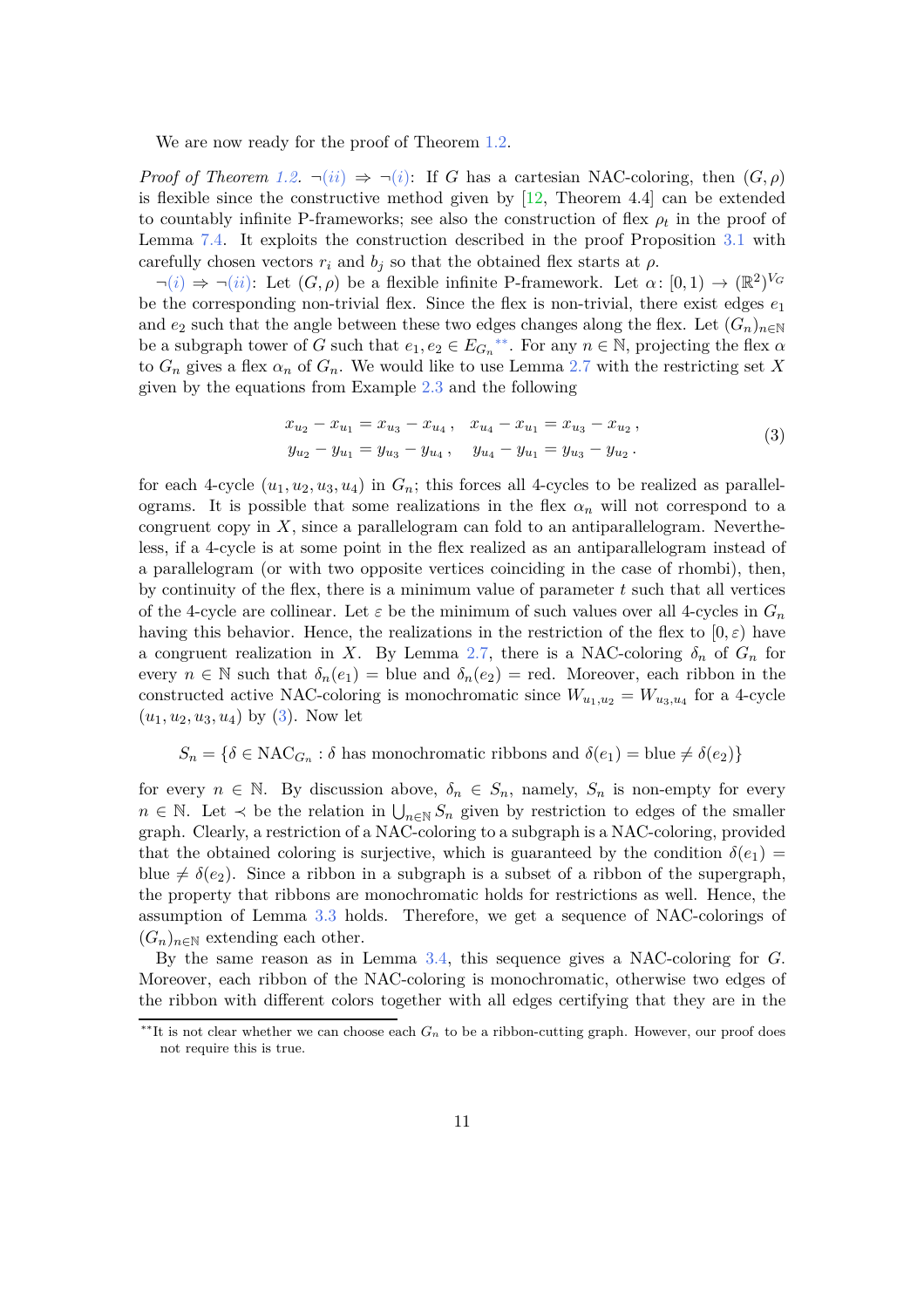same ribbon are eventually contained in some  $G_n$  in the same ribbon, which contradicts the assumption imposed in the definition of  $S_n$ . Hence, the NAC-coloring is cartesian by Lemma [4.8.](#page-9-2)

[\(ii\)](#page-2-1)  $\Leftrightarrow$  [\(iii\):](#page-2-3) The proof of this for finite P-frameworks (see [\[12,](#page-25-4) Theorem 4.5]) extends to countably infinite P-frameworks.  $\Box$ 

In [\[26\]](#page-26-7), Power proved that a *parallelogram framework*  $(G, \rho)$  (a P-framework that is the 1-skeleton of a parallelogram tiling of the plane) has a connected bracing graph if and only if it is *infinitesimally rigid*; i.e. for every map  $\mu: V_G \to \mathbb{R}^2$  with

$$
(\rho(u) - \rho(v)) \cdot (\mu(u) - \mu(v)) = 0 \quad \text{for all } uv \in E_G
$$

there exists a real-valued  $2 \times 2$  skew-symmetric matrix *S* and a point  $q \in \mathbb{R}^2$  so that  $\mu(v) = S\rho(v) + q$  for all  $v \in V_G$ . While infinitesimal rigidity is a sufficient condition for rigidity for finite frameworks (see  $[1]$ ), and is also a sufficient condition for rigidity for generic countably infinite frameworks in the plane (see  $[17,$  Theorem 4.1]), this is not the case for non-generic frameworks; for example, see Figure [6](#page-12-0) for an example of an infinitesimally rigid but flexible framework. Since all parallelogram frameworks are non-generic, this implies we cannot use Power's result to prove a weaker version of Theorem [1.2](#page-2-0) for countably infinite parallelogram frameworks. However, we can obtain the following result by combining Power's result with Theorem [1.2.](#page-2-0)

<span id="page-11-1"></span>**Corollary 4.9.** *A parallelogram framework is rigid if and only if it is infinitesimally rigid.*

<span id="page-11-2"></span>A major obstacle to extending Corollary [4.9](#page-11-1) to P-frameworks is that Power's proof requires that the union of any two ribbons contains at most one 4-cycle. While this extra condition holds for parallelogram frameworks, it does not for all P-frameworks; for example, the union of any two distinct ribbons of 1-skeleton of the cube is exactly two disjoint 4-cycles; see Figure [5.](#page-11-2)



Figure 5: Example of a P-framework with ribbons meeting each other twice.

#### <span id="page-11-0"></span>**5 Bracing Penrose frameworks**

We shall apply the results of Section [4](#page-8-2) to the family of infinite P-frameworks generated by the Penrose (rhombus) tilings; see Figure [7.](#page-12-1) Any Penrose tiling is formed from two types of rhombi; a "fat" rhombus tile with angles 72◦ and 108◦ , and a "thin" rhombus tile with angles 36◦ and 144◦ (see Figure [8](#page-13-0) for their 1-skeletons). To construct a Penrose tiling, one simply needs to match copies of the tiles together so that the arrows they meet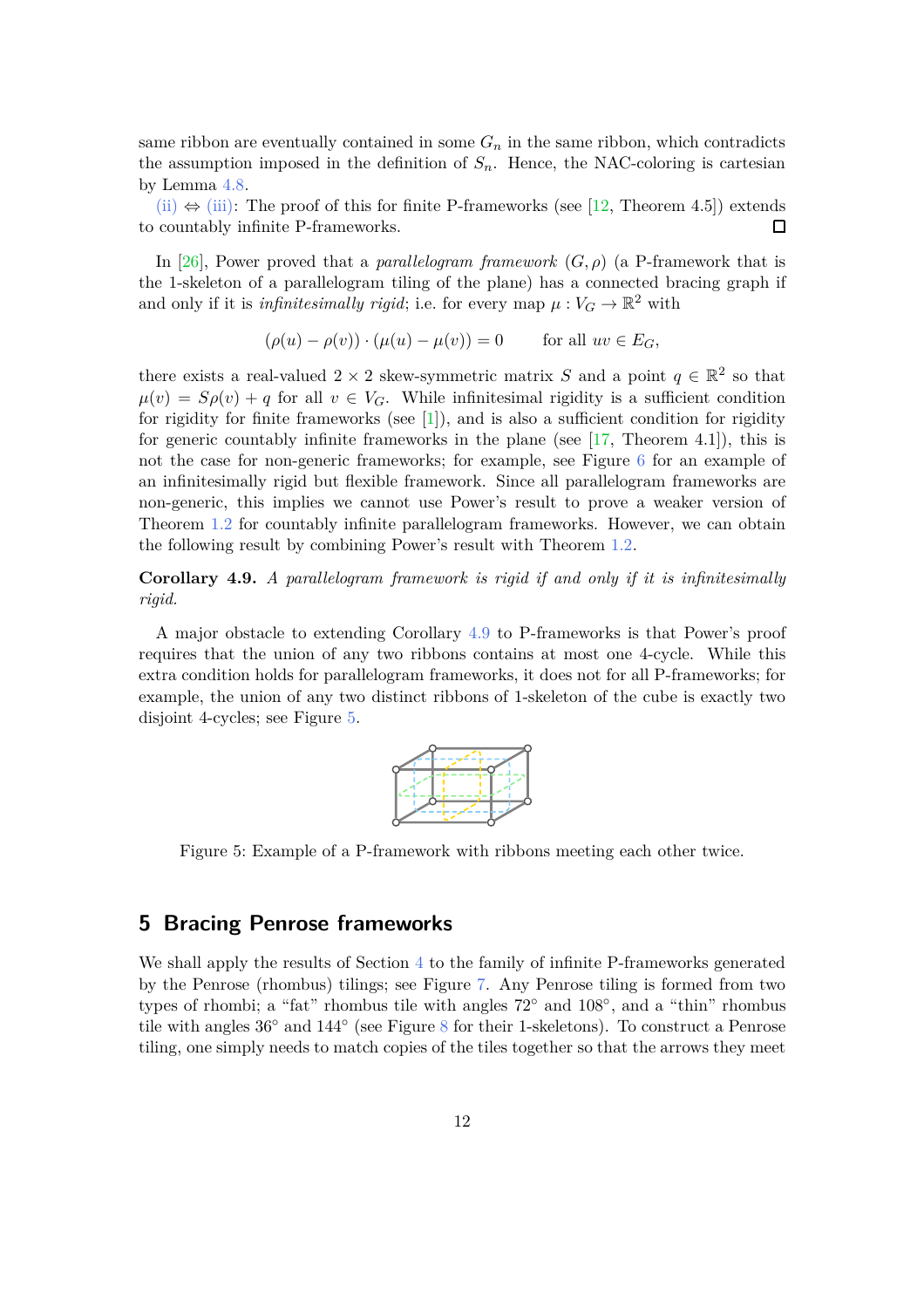

<span id="page-12-0"></span>Figure 6: An infinite framework that is infinitesimally rigid but flexible, as shown in [\[16,](#page-25-9)] Section 5]. Any generic realization of the graph is infinitesimally rigid. The graph has infinitely many NAC-colorings, however the unique cartesian NACcoloring (up to switching the colors of all of the edges) is the coloring shown. With the construction given in Proposition [3.1](#page-6-0) applied to the unique cartesian NAC-coloring, we can obtain an infinite P-framework.

<span id="page-12-1"></span>at are oriented in the same direction and have the same type (i.e. dashed or not dashed). The copies of the two types of tiles can be rotated, reflected and translated however you like. For more details on the described construction, we refer the reader to [\[3\]](#page-24-3). Interestingly, while there exist uncountably many distinct tilings (modulo rotations, reflections and translations) that can be constructed by this method, there exist exactly two which have five-fold rotational symmetry. Both of these properties can be proven by de Brujin's method of implementing *pentagrids*; see [\[3,](#page-24-3) [4\]](#page-24-4) for more information on the topic.



Figure 7: A piece of a Penrose tiling.

By considering the shared faces of a Penrose tiling as edges and the shared corners as vertices, it is easy to see how we can transform any Penrose tiling into an infinite P-framework. Any such P-framework that we obtain from this method shall be called a *Penrose framework*.

Let  $(G, \rho)$  be a P-framework with ribbon *r*. As every edge in a ribbon is parallel, we can choose a unit vector  $u_r$  so that for all  $uv \in r$  we have  $u_r \cdot (\rho(u) - \rho(v)) = 0$ ; we call any such unit vector a *direction* of *r*. It is immediate that every ribbon has exactly two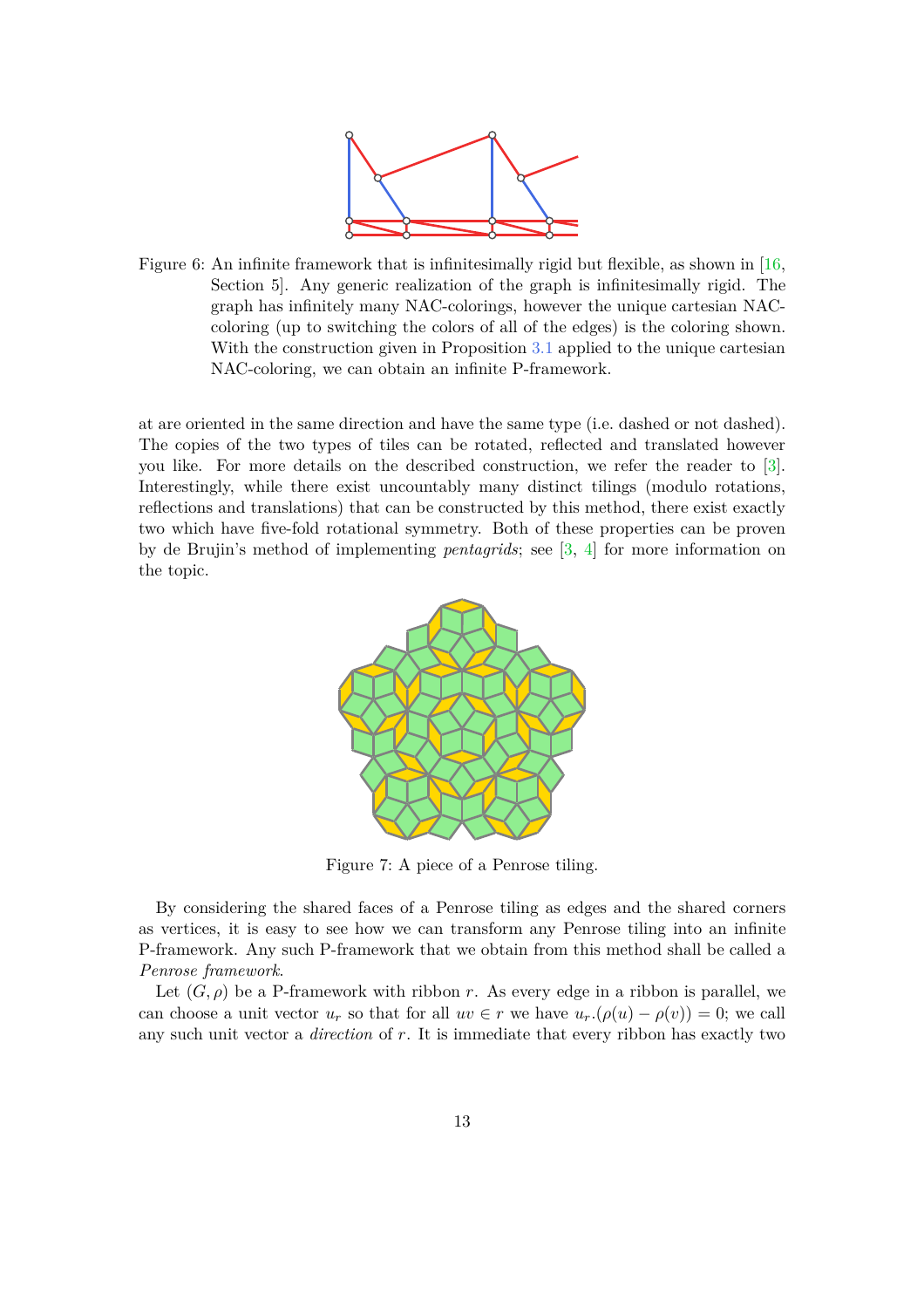<span id="page-13-0"></span>

Figure 8: The 1-skeletons of the two types of rhombi used in a Penrose tiling with their matching rules; the "fat" rhombus  $T$  (left) and the "thin" rhombus  $t$  (right).

directions;  $u_r$  and  $-u_r$ . We say two ribbons  $r, r'$  with directions  $u_r, u_{r'}$  respectively are *parallel* if  $|u_r u_{r'}| = 1$ . The following result can be proven by de Brujin's method of implementing pentagrids [\[3,](#page-24-3) [4\]](#page-24-4).

<span id="page-13-1"></span>**Lemma 5.1.** *Let* (*G, ρ*) *be a Penrose framework with ribbon graph* Γ*. Then the following properties hold.*

- *(i) Two ribbons are not adjacent in* Γ *if and only if they are parallel.*
- *(ii)* There exists 5 cyclically ordered unit vectors  $u_1, \ldots, u_5$  where the angle between  $u_i$ <sub>mod</sub>  $\frac{1}{2}$  and  $u_{i+1}$ <sub>mod</sub>  $\frac{1}{2}$  *is*  $2\pi/5$ *, so that any ribbon r has direction*  $u_i$  *for some i*.
- *(iii)* For each unit vector  $u_i$ , there exists a countably infinite amount of ribbons with *direction u<sup>i</sup> .*
- *(iv)* If r *is a ribbon with direction*  $u_i$ <sub>mod 5</sub> *and*  $r'$  *is a ribbon with direction*  $u_{i+1 \text{ mod } 5}$ *, then there exists a unique 4-cycle in*  $r \cup r'$ , and *its image under*  $\rho$  *is a copy of the tile T.*
- (v) If *r* is a ribbon with direction  $u_i$ <sub>mod 5</sub> and  $r'$  is a ribbon with direction  $u_{i+2 \text{ mod } 5}$ , *then there exists a unique 4-cycle in*  $r \cup r'$ , and *its image under*  $\rho$  *is a copy of the tile t.*

Similar to the infinite braced grid, we can achieve rigidity by simply bracing every parallelogram in two ribbons that are adjacent in the ribbon graph.

**Corollary 5.2.** Let  $(G, \rho)$  be a braced Penrose framework formed by bracing every rhom*bus in any two ribbons. Then* (*G, ρ*) *is flexible if and only if the two ribbons are parallel.*

*Proof.* Let  $r_1, r_2$  be the braced ribbons and let  $\Gamma_b$  be the bracing graph of  $(G, \rho)$ . By Lemma [5.1,](#page-13-1) each ribbon  $r_i$  is adjacent in  $\Gamma_b$  to every ribbon it is not parallel to. If  $r_1, r_2$ are not parallel, then  $r_1r_2$  is an edge of  $\Gamma_b$  and every other vertex in  $\Gamma_b$  is adjacent to  $r_1$  or *r*<sub>2</sub>, hence  $(G, \rho)$  is rigid by Theorem [1.2.](#page-2-0) If  $r_1, r_2$  are parallel, then every ribbon parallel to both  $r_1, r_2$  will be an isolated vertex in  $\Gamma_b$ , hence  $(G, \rho)$  is flexible by Theorem [1.2.](#page-2-0)  $\Box$ 

<span id="page-13-2"></span>The following result was proven by Power for infinitesimal rigidity ([\[26,](#page-26-7) Corollary 3.4]). It follows then that we can achieve the result by combining Power's result with Corollary [5.3,](#page-13-2) however we have included a proof for the sake of completeness.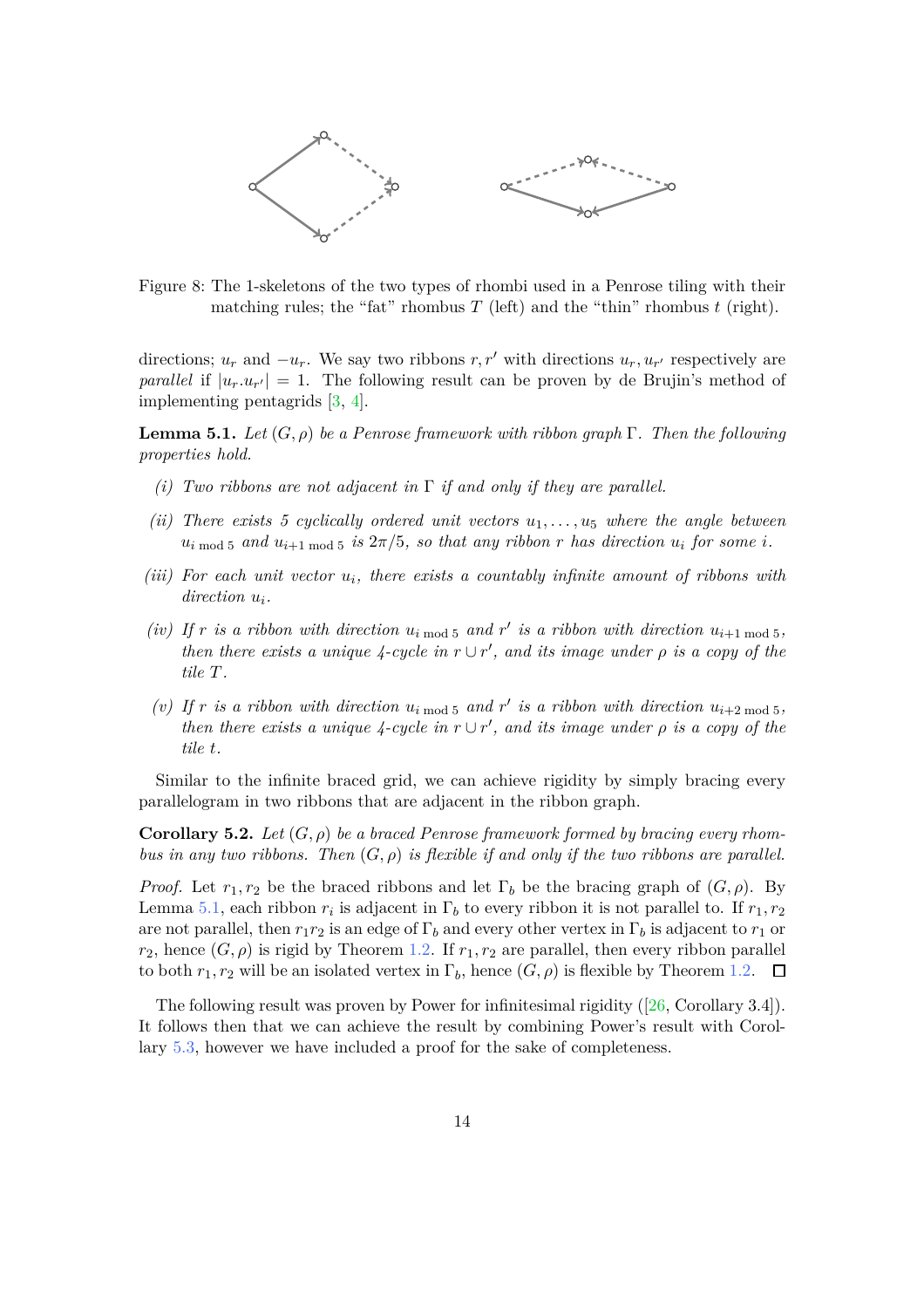**Corollary 5.3.** Let  $(G, \rho)$  be a braced Penrose framework formed by bracing every rhom*bus that corresponds to the tile T, or by bracing every rhombus that corresponds to the tile t. Then*  $(G, \rho)$  *is rigid.* 

*Proof.* Define the graph  $H = (V_H, E_H)$ , where  $V_H$  is the disjoint union of countably infinite sets  $V_1, \ldots, V_5$ , and  $uv \in E_H$  for  $u \in V_i$ ,  $v \in V_j$  if and only if  $(i - j) \equiv \pm 1 \mod 5$ . By Lemma [5.1,](#page-13-1) the bracing graph of  $(G, \rho)$  is isomorphic to *H*, irrespective of whether we are bracing every rhombus corresponding to the tile *T* or to the tile *t*. As the graph *H* is connected it follows that  $(G, \rho)$  is rigid by Theorem [1.2.](#page-2-0)  $\Box$ 

In fact, as we shall see with the following two results, we do not need to brace all the rhombi corresponding to a given type of tile to obtain a rigid braced Penrose framework.

**Corollary 5.4.** Let P be a Penrose tiling. Choose a tile type  $S \in \{t, T\}$  and a rotational *orientation*  $\sigma$  *so that*  $P$  *contains a translate of the tile*  $\sigma S$ *. Let*  $(G, \rho)$  *be a braced Penrose framework formed by bracing every rhombus that corresponds to the tile S except those that are translates of*  $\sigma S$ *. Then*  $(G, \rho)$  *is rigid.* 

*Proof.* Define the graph  $H = (V_H, E_H)$ , where  $V_H$  is the disjoint union of countably infinite sets  $V_1, \ldots, V_5$ , and  $uv \in E_H$  for  $u \in V_i$ ,  $v \in V_j$  if and only if  $|i - j| = 1$ . By Lemma [5.1,](#page-13-1) the bracing graph of  $(G, \rho)$  is isomorphic to *H*. As the graph *H* is connected it follows that  $(G, \rho)$  is rigid by Theorem [1.2.](#page-2-0)  $\Box$ 

**Corollary 5.5.** *Let* (*Gp, ρ*) *be a braced Penrose framework formed by randomly bracing every rhombus that corresponds to the tile*  $S \in \{t, T\}$  *with probability*  $p \in (0, 1]$ *. Then*  $(G_n, \rho)$  *is almost surely rigid.* 

*Proof.* Define the graph  $H = (V_H, E_H)$ , where  $V_H$  is the disjoint union of countably infinite sets  $V_1, \ldots, V_5$ , and  $uv \in E_H$  for  $u \in V_i$ ,  $v \in V_j$  if and only if  $(i - j) \equiv \pm 1 \mod 5$ . By Lemma [5.1,](#page-13-1) the ribbon graph of  $(G_p, \rho)$  is isomorphic to *H*. Now define  $H_p$  be a spanning subgraph of *H* that corresponds to the bracing graph of  $(G_p, \rho)$  under the isomorphism between the ribbon graph and *H*. It follows from Theorem [1.2](#page-2-0) that we need only show that  $H_p$  is connected. Note that there is a probability  $p$  that an edge of *H* is also an edge of  $H_p$ .

Choose two vertices  $u, v \in V_H$ . We may assume by relabelling if necessary that  $u \in V_1$ and  $v \in V_t$  for some  $t \in \{1, 2, 3\}$ . First suppose that  $t \in \{1, 3\}$ . The probability of a vertex  $w \in V_2$  being adjacent to both *u* and *v* is  $p^2$ , hence the probability that there exists a path from *u* to *v* in  $H_p$  is at least  $\lim_{n\to\infty} 1 - (1 - p^2)^n = 1$ . Now suppose that *t* = 2. Given vertices  $w_1 \in V_1$  and  $w_2 \in V_2$ , the probability that  $(u, w_2, w_1, v)$  is a path in  $H_p$  is  $p^3$ , hence the probability that there exists a path from *u* to *v* in  $H_p$  is at least  $\lim_{n\to\infty} 1 - (1 - p^3)^n = 1.$  $\Box$ 

### <span id="page-14-0"></span>**6 Rotationally symmetric infinite frameworks**

In this section, we extend the main result of  $[7]$  to infinite graphs. We recall the definitions of *k*-fold rotational symmetry, where  $k \geq 2$ .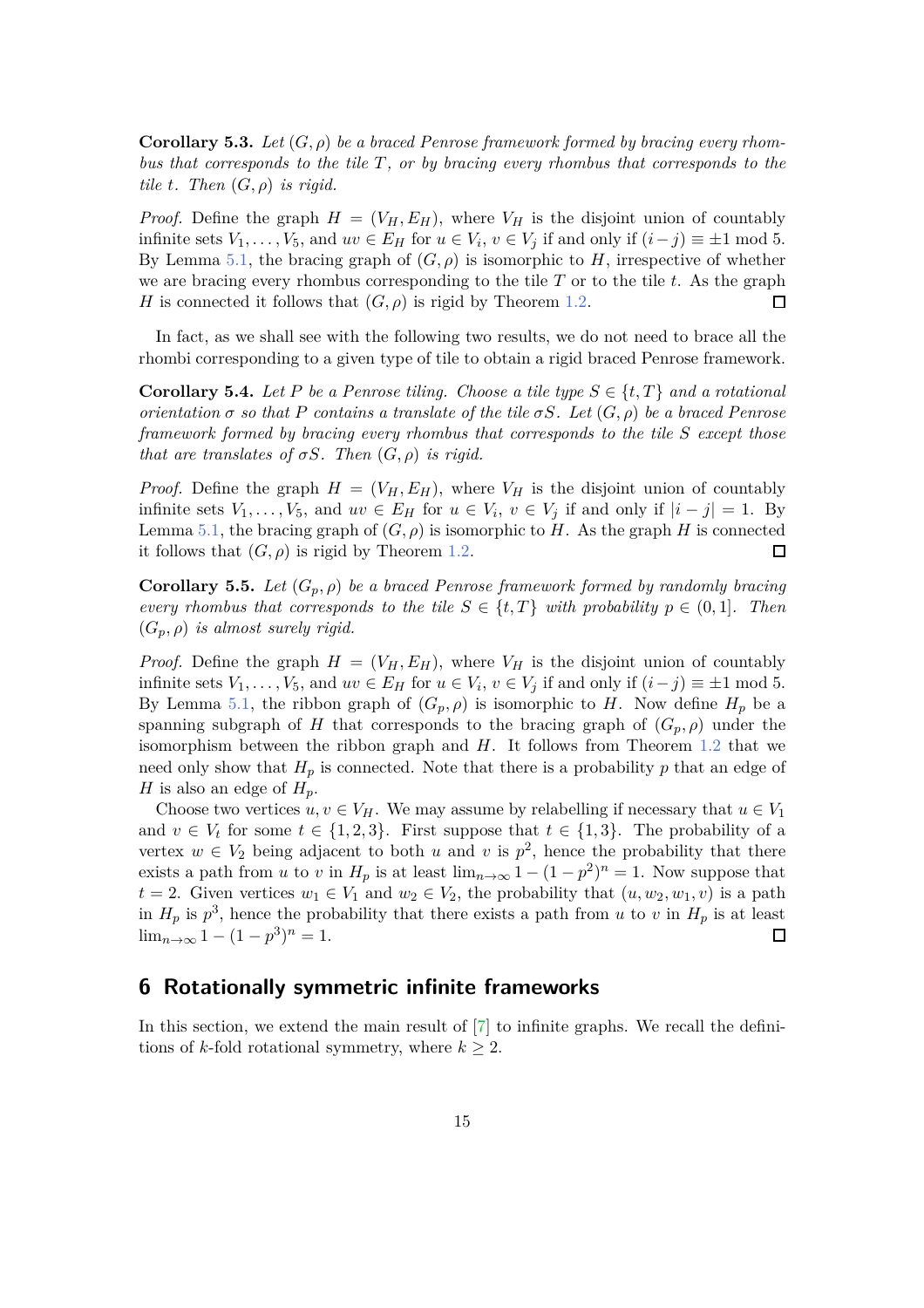**Definition 6.1.** Let *G* be a graph and let the group  $\mathcal{C}_k := \langle \omega : \omega^k = 1 \rangle$  act on *G*, namely, there exists an injective group homomorphism  $\theta : C_k \rightarrow \text{Aut}(G)$ . We define  $\gamma v := \theta(\gamma)(v)$  for  $\gamma \in \mathcal{C}_k$  and  $\gamma e := \gamma u \gamma v$  for any edge  $e = uv \in E_G$ . A vertex  $v \in V_G$  is an *invariant vertex* if  $\gamma v = v$  for all  $\gamma \in \mathcal{C}_k$ , and *partially invariant* if  $\gamma v = v$  for some  $\gamma \in \mathcal{C}_k$ ,  $\gamma \neq 1$ . The graph *G* is called  $\mathcal{C}_k$ *-symmetric* if every partially invariant vertex is invariant, and the set of invariant vertices of *G* forms an independent set.

**Definition 6.2.** A realization  $\rho$  of a  $\mathcal{C}_k$ -symmetric graph  $G$  in  $\mathbb{R}^2$  is called  $\mathcal{C}_k$ -symmetric if  $\rho(\gamma v) = \tau(\gamma)\rho(v)$  for each  $v \in V_G$  and  $\gamma = \omega^j \in \mathcal{C}_k$ , where  $\tau(\omega^j)$  is the  $2j\pi/k$  clockwise rotation matrix. The framework  $(G, \rho)$  is  $\mathcal{C}_k$ -symmetric if  $\rho$  is  $\mathcal{C}_k$ -symmetric.

Notice that the requirements on invariant vertices to form an independent set is justified by the fact that they must be mapped to the origin in a  $\mathcal{C}_k$ -symmetric framework and we disallow edges to have zero length.

**Definition 6.3.** If there is a non-trivial flex  $\rho_t$  of a  $\mathcal{C}_k$ -symmetric framework  $(G, \rho)$  such that each  $\rho_t$  is  $\mathcal{C}_k$ -symmetric, then  $(G, \rho)$  is  $\mathcal{C}_k$ -symmetric flexible (or *k*-fold rotation *symmetric flexible*), and  $\mathcal{C}_k$ -symmetric rigid otherwise.

**Definition 6.4.** Let  $\delta$  be a NAC-coloring of a  $\mathcal{C}_k$ -symmetric graph *G*. A *red component H*, i.e., a connected component of  $G_{\text{red}}^{\delta}$ , is *partially invariant* if there exists  $\gamma \in \mathcal{C}_k \setminus \{1\}$  such that  $\gamma H = H$ , and *invariant* if  $\gamma H = H$  for all  $\gamma \in \mathcal{C}_k$ . We define blue partially invariant components and blue invariant components analogously. The NAC-coloring  $\delta$  is called  $\mathcal{C}_k$ -symmetric if  $\delta(\gamma e) = \delta(e)$  for all  $e \in E_G$  and  $\gamma \in \mathcal{C}_k$  and no two distinct blue, resp. red, partially invariant components are connected by an edge.

<span id="page-15-1"></span>Similarly to standard NAC-colorings,  $C_k$ -symmetric NAC-colorings can be used to determine whether a  $\mathcal{C}_k$ -symmetric graph has a  $\mathcal{C}_k$ -symmetric flexible realization.

**Theorem 6.5** ([\[7\]](#page-25-5)). *A*  $C_k$ -symmetric connected graph has a  $C_k$ -symmetric NAC-coloring *if and only if it has a*  $\mathcal{C}_k$ -symmetric flexible realization in  $\mathbb{R}^2$ .

<span id="page-15-0"></span>We shall now extend this result to infinite  $C_k$ -symmetric graphs. We begin with the following construction that was originally outlined in  $[7]$  for finite  $\mathcal{C}_k$ -symmetric graphs.

**Proposition 6.6.** Let G be a countably infinite  $C_k$ -symmetric graph. If G has a  $C_k$ *symmetric NAC-coloring, then there is a*  $\mathcal{C}_k$ -symmetrically flexible realization of G.

*Proof.* Let  $R_1^0, \ldots, R_1^{k-1}, R_2^0, \ldots, R_2^{k-1}, \ldots$  (resp.  $B_1^0, \ldots, B_1^{k-1}, \ldots$ ) be the red (resp. blue) components of  $G_{red}^{\delta}$  (resp.  $G_{blue}^{\delta}$ ) that are not partially invariant. We can assume that  $R^i_j = \omega^i R^0_j$  and  $B^i_j = \omega^i B^0_j$  for  $0 \le i < k$  and  $1 \le j$ .

Let  $a_1, a_2, \ldots$  and  $b_1, b_2, \ldots$  be points in  $\mathbb{R}^2 \setminus \{(0,0)\}\)$  such that  $a_j \neq \tau(\omega)^i a_{j'}$  and  $b_j \neq \tau(\omega)^i b_{j'}$  for  $j \neq j'$  and  $0 \leq i < k$  arbitrary. We define functions  $\overline{a}, \overline{b} \colon V_G \to \mathbb{R}^2$  by

$$
\overline{a}(v) = \begin{cases} \tau(\omega)^i a_j & \text{if } v \in R^i_j \\ (0,0) & \text{otherwise,} \end{cases} \quad \text{and} \quad \overline{b}(v) = \begin{cases} \tau(\omega)^i b_j & \text{if } v \in B^i_j \\ (0,0) & \text{otherwise.} \end{cases}
$$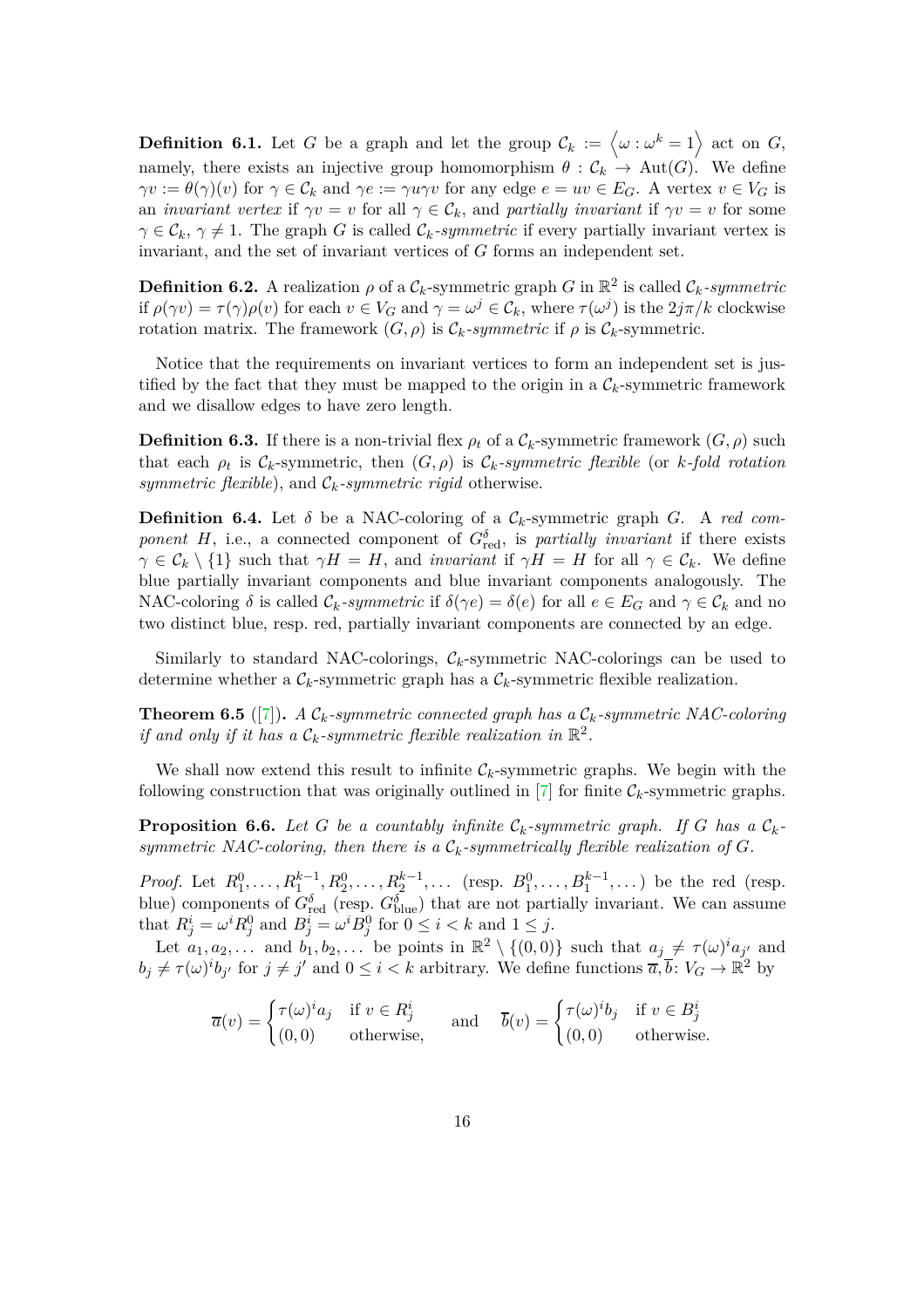Notice that a vertex is mapped to  $(0,0)$  if and only if it is in a partially invariant component. We now construct realizations  $\rho_t$  of *G* by setting

$$
p_t(v) := R(t)\overline{a}(v) + \overline{b}(v),
$$

where  $R(t)$  is the clockwise rotation matrix by t radians. By the same arguments as in [\[7,](#page-25-5) Lemma 6], we can see that this gives a  $\mathcal{C}_k$ -symmetric flex.  $\Box$ 

We will now need to define a special type of subgraph tower.

**Definition 6.7.** Let *G* be a  $\mathcal{C}_k$ -symmetric graph with a subgraph tower  $(G_n)_{n\in\mathbb{N}}$ . We say the subgraph tower is  $\mathcal{C}_k$ -symmetric if for every subgraph  $G_n$ , the restriction of every automorphism  $\theta(\gamma)$  in the image of  $\theta$  to  $G_n$  is also an automorphism of  $G_n$ .

<span id="page-16-0"></span>**Lemma 6.8.** Let G be a countably infinite  $C_k$ -symmetric graph with a  $C_k$ -symmetric *subgraph tower*  $(G_n)_{n\in\mathbb{N}}$ *. Let*  $e_1, e_2$  *be two edges of*  $G_1$ *. If there is a*  $\mathcal{C}_k$ *-symmetric NAC*coloring  $\delta_n$  of  $G_n$  such that  $\delta_n(e_1) \neq \delta_n(e_2)$  for all  $n \in \mathbb{N}$ , then G has a  $\mathcal{C}_k$ -symmetric *NAC-coloring.*

*Proof.* Let

$$
S_n = \{ \delta \in \text{NAC}_{G_n} : \delta \text{ is } C_k\text{-symmetric and } \delta(e_1) = \text{blue} \neq \delta(e_2) \}
$$

for every  $n \in \mathbb{N}$ . Each  $S_n$  is non-empty since either  $\delta_n$  is in  $S_n$ , or the NAC-coloring obtained by swapping the colors from  $\delta_n$  is in  $S_n$ . Let  $\prec$  be the relation in  $\bigcup_{n\in\mathbb{N}}S_n$  given by restriction to edges of the smaller graph. Clearly, a restriction of a NAC-coloring that is invariant under the  $\mathcal{C}_k$  group action to a subgraph is a NAC-coloring that is invariant under the  $\mathcal{C}_k$  group action, provided that the obtained coloring is surjective, which is guaranteed by the condition  $\delta(e_1) = \text{blue} \neq \delta(e_2)$ . Notice that a monochromatic component *H* is partially invariant if and only if the orbit of each non-invariant vertex in  $H$  contains at least two elements from  $V_H$ . Since the restriction removes all vertices in the same orbit, the restriction of a monochromatic component cannot be partially invariant unless the unrestricted component is partially invariant. This guarantees that no two partially invariant monochromatic components in the restriction are connected by an edge, namely, the NAC-coloring obtained by the restriction is  $\mathcal{C}_k$ -symmetric. Hence, the assumption of Lemma [3.3](#page-7-0) holds. Therefore, we get a sequence of  $C_k$ -symmetric NAC-colorings of  $(G_n)_{n\in\mathbb{N}}$  extending each other.

This sequence of  $\mathcal{C}_k$ -symmetric NAC-colorings gives a NAC-coloring for *G* by the same reasons as in Lemma [3.4.](#page-7-3) It is immediate that the NAC-coloring will also be invariant under the  $\mathcal{C}_k$  group action. Any such NAC-coloring will also be  $\mathcal{C}_k$ -symmetric, since for every two vertices *u, v* contained in partially invariant monochromatic components, we can restrict to a  $G_n$  containing both *u* and *v* to see that *u* and *v* are non-adjacent.  $\Box$ 

**Theorem 6.9.** *A*  $C_k$ -symmetric connected countably infinite graph has a  $C_k$ -symmetric *NAC-coloring if and only if it has*  $C_k$ -symmetric flexible realization in  $\mathbb{R}^2$ .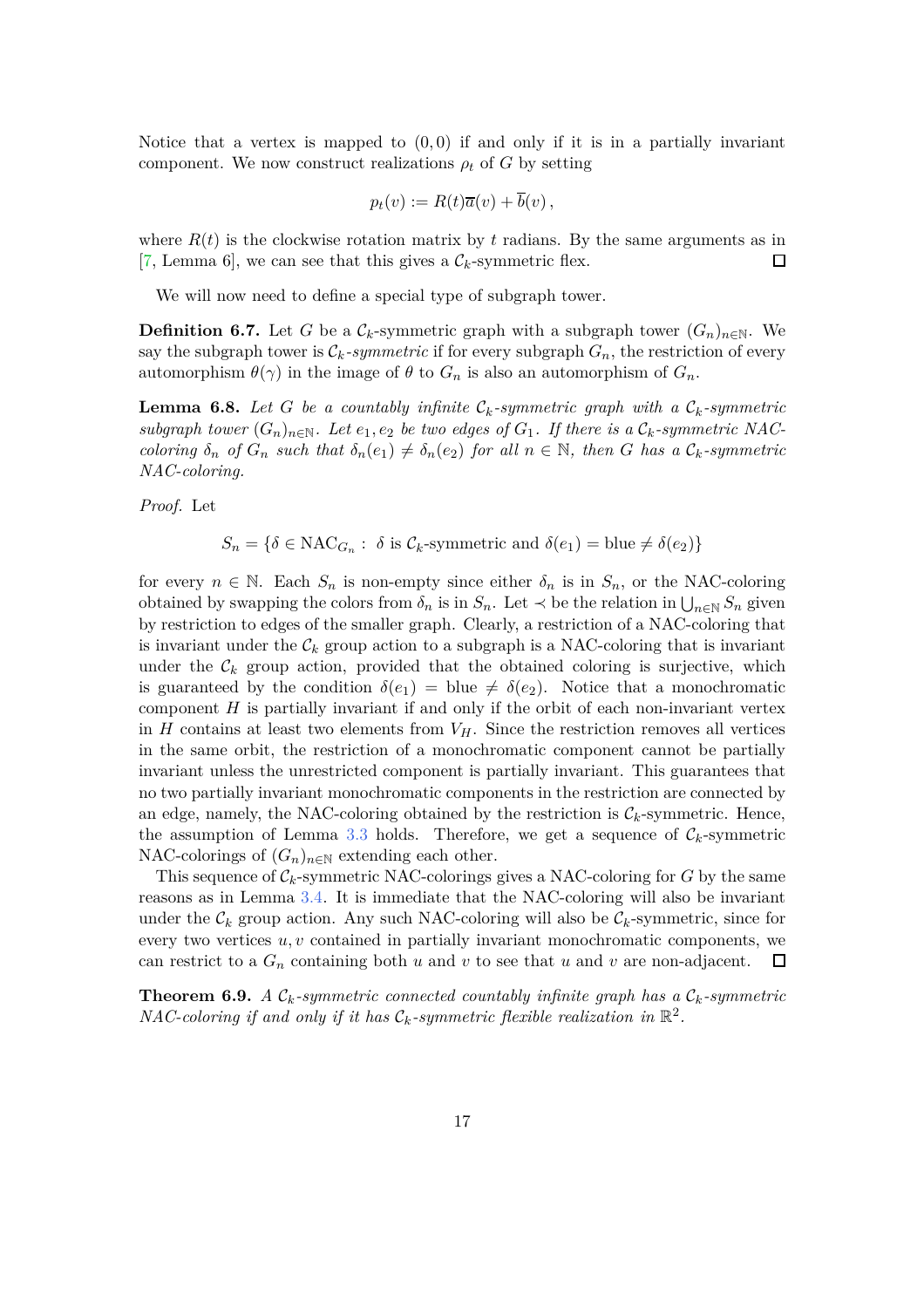*Proof.* If *G* has a  $\mathcal{C}_k$ -symmetric NAC-coloring then there is a  $\mathcal{C}_k$ -symmetric flexible realization of *G* by Proposition [6.6.](#page-15-0) Now suppose *G* has a  $\mathcal{C}_k$ -symmetric realization with a non-trivial  $\mathcal{C}_k$ -symmetric flex *α*. Since *α* is non-trivial, there are edges  $e_1, e_2 \in E_G$  whose angle changes along the flex. We choose any  $\mathcal{C}_k$ -symmetric subgraph tower  $(G_n)_{n\in\mathbb{N}}$  such that  $e_1, e_2 \in E_{G_n}$ . Clearly, the restriction of the flex  $\alpha$  to  $V_{G_n}$  is a  $\mathcal{C}_k$ -symmetric flex of *G<sup>n</sup>* such that the angle between *e*<sup>1</sup> and *e*<sup>2</sup> changes. Hence by Lemma [2.7](#page-5-4) with the restricting set given by  $y_{\bar{u}} = 0$  for some non-invariant vertex  $\bar{u} \in V_G$  and

<span id="page-17-3"></span>
$$
x_{\omega v} = \cos(2\pi/k)x_v + \sin(2\pi/k)y_v, \quad y_{\omega v} = -\sin(2\pi/k)x_v + \cos(2\pi/k)y_v \tag{4}
$$

for every  $v \in V_G$ , there is a  $\mathcal{C}_k$ -symmetric NAC-coloring  $\delta_n$  of  $G_n$  such that  $\delta_n(e_1) \neq$  $\delta_n(e_2)$  for all  $n \in \mathbb{N}$ . A NAC-coloring of *G* is now provided by Lemma [6.8.](#page-16-0)  $\Box$ 

### <span id="page-17-0"></span>**7 Rotationally symmetric P-frameworks**

We now wish to combine the results of Sections [4](#page-8-2) and [6.](#page-14-0) There are, however, some technical results we need to first cover. We begin with the two following lemmas which describe how ribbon edge cuts behave. The results can seen to be direct extensions of Lemma 3.2 and Lemma 3.6 of  $[12]$  to the setting of infinite P-frameworks.

<span id="page-17-1"></span>**Lemma 7.1.** Let  $(G, \rho)$  be a (countably infinite) P-framework. If r is a ribbon of  $G$ , *then*  $G \setminus r$  *has exactly two connected components.* 

<span id="page-17-2"></span>**Lemma 7.2.** *Let* (*G, ρ*) *be a (countably infinite) P-framework with a ribbon r. Let*  $V_1 \cup V_2$  *be the vertex set of r, where all the vertices of*  $V_i$  *lie in the same connected component of*  $G \setminus r$ *. Then for every pair of edges*  $u_1u_2, v_1v_2 \in r$  *with*  $u_i, v_i \in V_i$ *, we have*  $\rho(u_1) - \rho(u_2) = \rho(v_1) - \rho(v_2)$ .

<span id="page-17-4"></span>Our next key result tells us that  $\mathcal{C}_k$ -symmetric NAC-colorings can be defined much more simply for the graphs of P-frameworks.

**Lemma 7.3.** Let  $(G, \rho)$  be a  $\mathcal{C}_k$ -symmetric connected (countably infinite) P-framework, *and let*  $\delta$  *be a cartesian NAC-coloring of G. If*  $\delta(\gamma e) = \delta(e)$  *for all*  $e \in E_G$  *and*  $\gamma \in \mathcal{C}_k$ *, then*  $\delta$  *is a*  $\mathcal{C}_k$ *-symmetric NAC-coloring of G.* 

*Proof.* Suppose without loss of generality that there exists two red partially invariant components  $A_1$  and  $A_2$  which are connected by a blue edge  $u_1u_2$ . Define  $r$  to be the ribbon containing  $u_1u_2$ . Define  $\gamma_i$  to be a group element that  $A_i$  is invariant under. Since  $u_i$  and  $\gamma_i u_i$  lie in the same component, there exists a path  $P_i \subset$  $E_G$  in the induced subgraph on  $A_i$  from  $u_i$  to  $\gamma_i u_i$ . We note that for every integer *j*, we have  $\gamma_2(\gamma_1\gamma_2)^{j-1}A_1 = \gamma_2^jA_1$  connected to  $(\gamma_1\gamma_2)^jA_2 = \gamma_1^jA_2$  by the edge  $((\gamma_1\gamma_2)^j u_1)((\gamma_1\gamma_2)^j u_2)$ , and we have  $(\gamma_1\gamma_2)^j A_2 = \gamma_1^j A_2$  connected to  $\gamma_2(\gamma_1\gamma_2)^j A_1 =$  $\gamma_2^{j+1}A_1$  by the edge  $(\gamma_2(\gamma_1\gamma_2)^ju_1)(\gamma_2(\gamma_1\gamma_2)^ju_2)$ . As the order of  $\gamma_1\gamma_2$  is finite, there exists a circuit *C* given by the sequence

$$
u_1u_2, P_2, (\gamma_2u_2)(\gamma_2u_1), \gamma_2P_1, (\gamma_1\gamma_2u_1)(\gamma_1\gamma_2u_2), \gamma_1\gamma_2P_2...
$$
  
...,  $(\gamma_2(\gamma_1\gamma_2)^{m-1}u_2)(\gamma_2(\gamma_1\gamma_2)^{m-1}u_1), \gamma_2(\gamma_1\gamma_2)^{m-1}P_1, u_1u_2$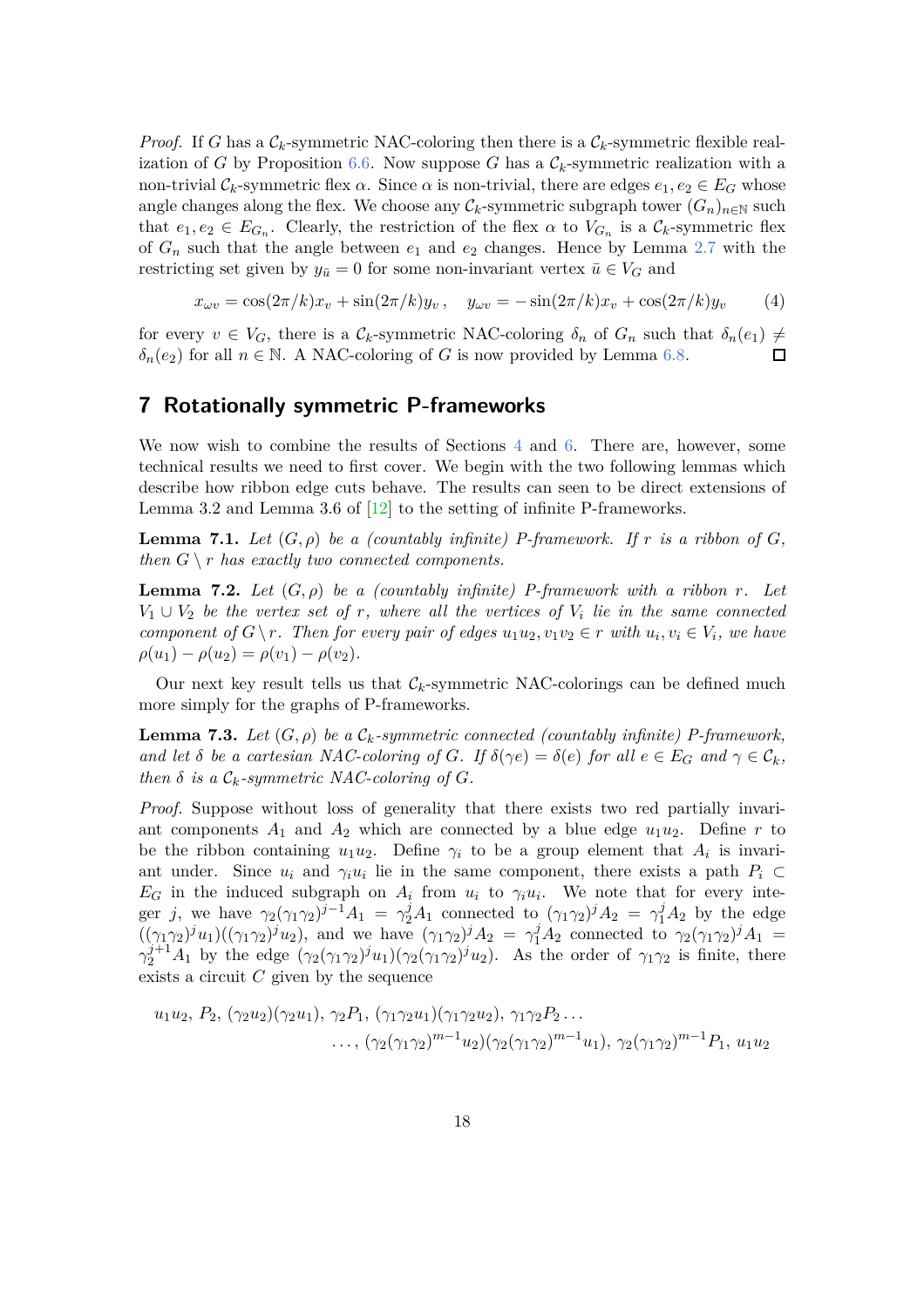for some positive integer *m*. By Lemma [7.1,](#page-17-1)  $G\$ r has exactly two connected components, one containing  $u_1$  and the other containing  $u_2$ . Because  $u_1u_2$  is contained in the circuit *C*, the ribbon *r* must contain an edge of  $C \setminus \{u_1u_2\}$ . As each edge in each path  $\gamma_2(\gamma_1\gamma_2)^j P_1$ and  $(\gamma_1 \gamma_2)^{\ell} P_2$  is red and each edge of *r* is blue (Lemma [4.8\)](#page-9-2), the ribbon *r* must contain an edge  $(\gamma u_1)(\gamma u_2)$  for some  $\gamma \in \langle \gamma_1, \gamma_2 \rangle \setminus \{1\}$ . As distinct ribbons do not intersect each other, we have  $\gamma r = r$ . The only possible two symmetries that a ribbons of P-frameworks can have are  $C_2$ -symmetric rotational symmetry and reflectional symmetry. Hence  $\tau(\gamma)$ is the  $\pi$  rotation matrix, i.e.  $\gamma^2 = 1$  and  $\gamma \neq 1$ .

If both  $\gamma_1$  and  $\gamma_2$  have odd orders then, since  $\mathcal{C}_k$  is a cyclic group, we have  $\langle \gamma_1, \gamma_2 \rangle$ has an odd order<sup>[††](#page-18-1)</sup>, contradicting that  $\gamma \in \langle \gamma_1, \gamma_2 \rangle$ . Without loss of generality, we may assume the order of  $\gamma_1$  is even. Hence,  $\langle \gamma_1 \rangle$  contains an element which is its own inverse, namely, it corresponds to rotation by  $\pi$ . Hence  $\gamma \in \langle \gamma_1 \rangle$  and  $\gamma A_1 = A_1$ ; in particular,  $u_1, \gamma u_1 \in A_1$ . Since  $\rho(\gamma u_1) - \rho(\gamma u_2) = \rho(u_2) - \rho(u_1)$ , we have by Lemma [7.2](#page-17-2) that  $u_1$ and  $\gamma u_1$  lie in separate connected components of  $G \setminus r$ . However, this contradicts that every pair of vertices in  $A_1$  are connected by a path in  $G \setminus r$ ; this follows from noting that no edge of  $r$  can lie in  $A_1$ , since every edge in  $r$  is blue by Lemma [4.8.](#page-9-2)  $\Box$ 

<span id="page-18-0"></span>The most technical part of this section is the construction of a  $\mathcal{C}_k$ -symmetric flex.

#### **Lemma 7.4.** *If a braced* C*k-symmetric (countably infinite) P-framework has a cartesian*  $\mathcal{C}_k$ -symmetric NAC-coloring, then it is  $\mathcal{C}_k$ -symmetrically flexible.

*Proof.* We extend the construction introduced in [\[12\]](#page-25-4) to countably infinite frameworks and show that it yields a  $\mathcal{C}_k$ -symmetric flex for both finite and infinite case. Let  $(G, \rho)$  be a braced  $C_k$ -symmetric (countably infinite) P-framework. Suppose that  $G$  has a cartesian C*k*-symmetric NAC-coloring *δ*. Let *G*′ be the underlying unbraced subgraph of *G*.

Let  $\bar{u}$  be any vertex of *G*. Let  $R_1, R_2, \ldots$  (resp.  $B_1, B_2, \ldots$  ) be the vertex sets of the connected components of  $G_{\text{red}}^{\delta}$  (resp.  $G_{\text{blue}}^{\delta}$ )<sup> $\ddagger\ddagger$ </sup>, and let  $\bar{R}$ , resp.  $\bar{B}$ , be the red, resp. blue component containing  $\bar{u}$ . Note that the vertex sets of these components are identical in *G* and *G'*. We define a map  $\rho_{red}: \{R_1, R_2, \dots\} \to \mathbb{R}^2$  as follows: for  $R_\ell$ , let *W* be any walk in the unbraced graph  $G'$  from  $\bar{u}$  to a vertex in  $R_{\ell}$  and

$$
\rho_{\text{red}}(R_{\ell}) = \sum_{\substack{(w_1, w_2) \in W \\ \delta(w_1 w_2) = \text{blue}}} (\rho(w_2) - \rho(w_1)).
$$

Notice that  $[12, \text{Lemma } 4.3]$  (or its infinite analogue) guarantees that  $\rho_{\text{red}}$  is well-defined, namely, the sum is independent of the choice of *W* and the vertex in *R<sup>ℓ</sup>* . We define  $\rho_{blue}: \{B_1, \ldots, B_n\} \to \mathbb{R}^2$  analogously by swapping red and blue.

<span id="page-18-1"></span><sup>&</sup>lt;sup>††</sup>As  $\mathcal{C}_k$  is cyclic, there exists  $\ell$  such that  $\langle \gamma_1, \gamma_2 \rangle = \langle \omega^{\ell} \rangle$ . If we choose  $\ell$  to be the smallest positive integer with this property, then  $k/\ell$  is the order of  $\langle \gamma_1, \gamma_2 \rangle$ . Given  $k_i$  is the smallest positive integer so that  $\langle \gamma_i \rangle = \langle \omega^{k_i} \rangle$  for each *i*, we note that  $k/k_i$  is the order of  $\langle \gamma_i \rangle$  and, by Bézout's identity,  $\ell = \gcd(k_1, k_2)$ . If we denote  $k = a2^b$  for some odd *a* then, as  $k_1, k_2$  have odd order, we must have  $k_1 = a_1 2^b$  and  $k_2 = a_2 2^b$  for odd  $a_1, a_2$ , since both  $k/k_1$  and  $k/k_2$  are odd. Hence  $\ell = c2^b$  for some odd *c* and *k/ℓ* is odd.

<span id="page-18-2"></span><sup>‡‡</sup>Although we use ". . . ", it might happen that there are only finitely many such components (for instance if *G* is finite).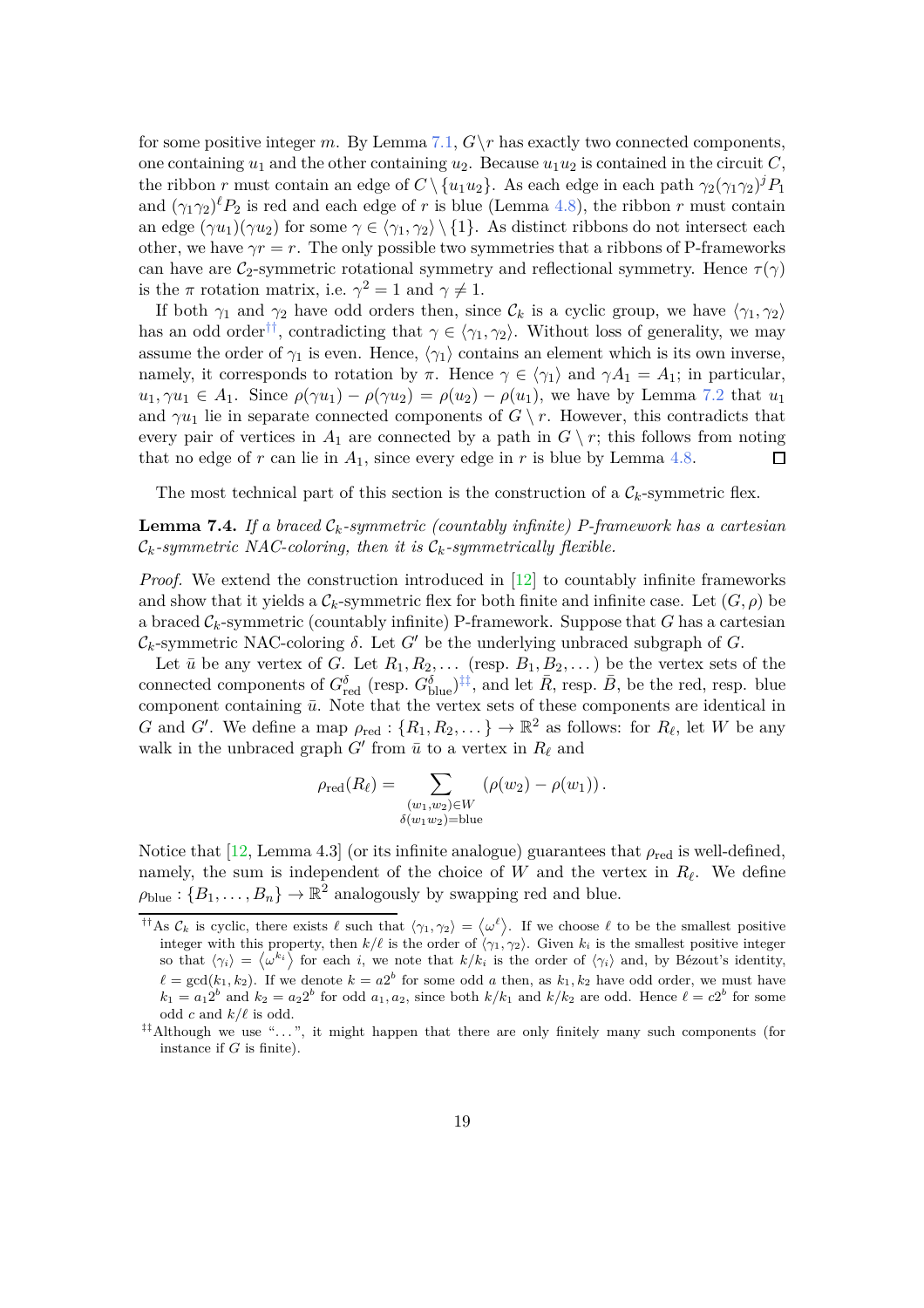For  $t \in [0, 2\pi]$  and  $v \in V_G = V_{G'}$ , where  $v \in R_\ell \cap B_j$ , let

$$
\rho_t(v) = R(t) \cdot \rho_{\text{red}}(R_{\ell}) + \rho_{\text{blue}}(B_j),
$$

where  $R(t)$  is the clockwise rotation matrix by *t* radians. The proof that  $\rho_0(v)$  =  $\rho(v) - \rho(\bar{u})$  is the same as in [\[12,](#page-25-4) Lemma 7.5] as well as the fact that the lengths of edges in  $E_G$  are non-zero and constant along the flex. If  $\bar{u}$  is an invariant vertex, then one can show that  $\rho_t$  is  $\mathcal{C}_k$ -symmetric, but this is not the case in general. Hence, define the flex  $\tilde{\rho}_t$  so that for each  $v \in V_G$  we have

$$
\widetilde{\rho}_t(v) = \rho_t(v) - \frac{1}{k} \sum_{i=0}^{k-1} \rho_t(\omega^i \overline{u})
$$
  
=  $R(t) \cdot \rho_{\text{red}}(R_\ell) + \rho_{\text{blue}}(B_j) - \frac{1}{k} \sum_{i=0}^{k-1} (R(t) \cdot \rho_{\text{red}}(\omega^i \overline{R}) + \rho_{\text{blue}}(\omega^i \overline{B}))$ .

Since the sum is independent of *v*, we have that the edge lengths are constant along the flex  $\tilde{\rho}_t$  as it is so for  $\rho_t$ . Let  $R_\omega$  denote the clockwise rotation matrix  $R(2\pi/k)$ . As

$$
\frac{1}{k} \sum_{i=0}^{k-1} \rho_0(\omega^i \bar{u}) = \frac{1}{k} \sum_{i=0}^{k-1} \left( \rho(\omega^i \bar{u}) - \rho(\bar{u}) \right) = -\rho(\bar{u}) + \left( \frac{1}{k} \sum_{i=0}^{k-1} R_{\omega}^i \right) \rho(\bar{u}) = -\rho(\bar{u}),
$$

and  $\rho_t$  is a flex of the translation of  $(G, \rho)$  by  $\rho(\bar{u})$ , we have that  $\rho_t$  is a flex of  $\rho$ .

In order to prove that the flex  $\tilde{\rho}_t$  is  $\mathcal{C}_k$ -symmetric, we need the following identity (and analogous identity for  $\rho_{blue}$ ):

<span id="page-19-0"></span>
$$
k \cdot \rho_{\text{red}}(\omega \bar{R}) = \sum_{i=0}^{k-1} \left( \rho_{\text{red}}(\omega^i \bar{R}) - R_{\omega} \cdot \rho_{\text{red}}(\omega^i \bar{R}) \right) . \tag{5}
$$

The 0-th summand is 0 since  $\bar{u} \in \bar{R}$ . If *W* is a walk from  $\bar{u}$  to  $\omega \bar{u}$  in  $G'$ , then  $\widetilde{W}_i =$  $(W, \omega W, \dots, \omega^{i-1}W)$  is a walk from  $\bar{u}$  to  $\omega^i\bar{u}$  in  $G'$ . Hence, the *i*-th summand on the right hand side for  $i \geq 1$  equals

$$
\sum_{\substack{(w_1, w_2) \in \widetilde{W}_i \\ \delta(w_1w_2) = \text{blue} \\ \vdots \\ (w_1, w_2) \in W}} (\rho(w_2) - \rho(w_1)) - \sum_{\substack{(w_1, w_2) \in \widetilde{W}_i \\ \delta(w_1w_2) = \text{blue} \\ \vdots \\ (\omega_1, w_2) \in W}} (\rho(\omega w_2) - \rho(\omega w_1))
$$
\n
$$
= \sum_{\substack{(w_1, w_2) \in W \\ \delta(w_1w_2) = \text{blue} \\ \delta(w_1w_2) = \text{blue} \\ \delta(w_1w_2) = \text{blue}}} \left( (\rho(\omega^j w_2) - \rho(\omega^j w_1)) - (\rho(\omega^i w_2) - \rho(\omega^i w_1)) \right).
$$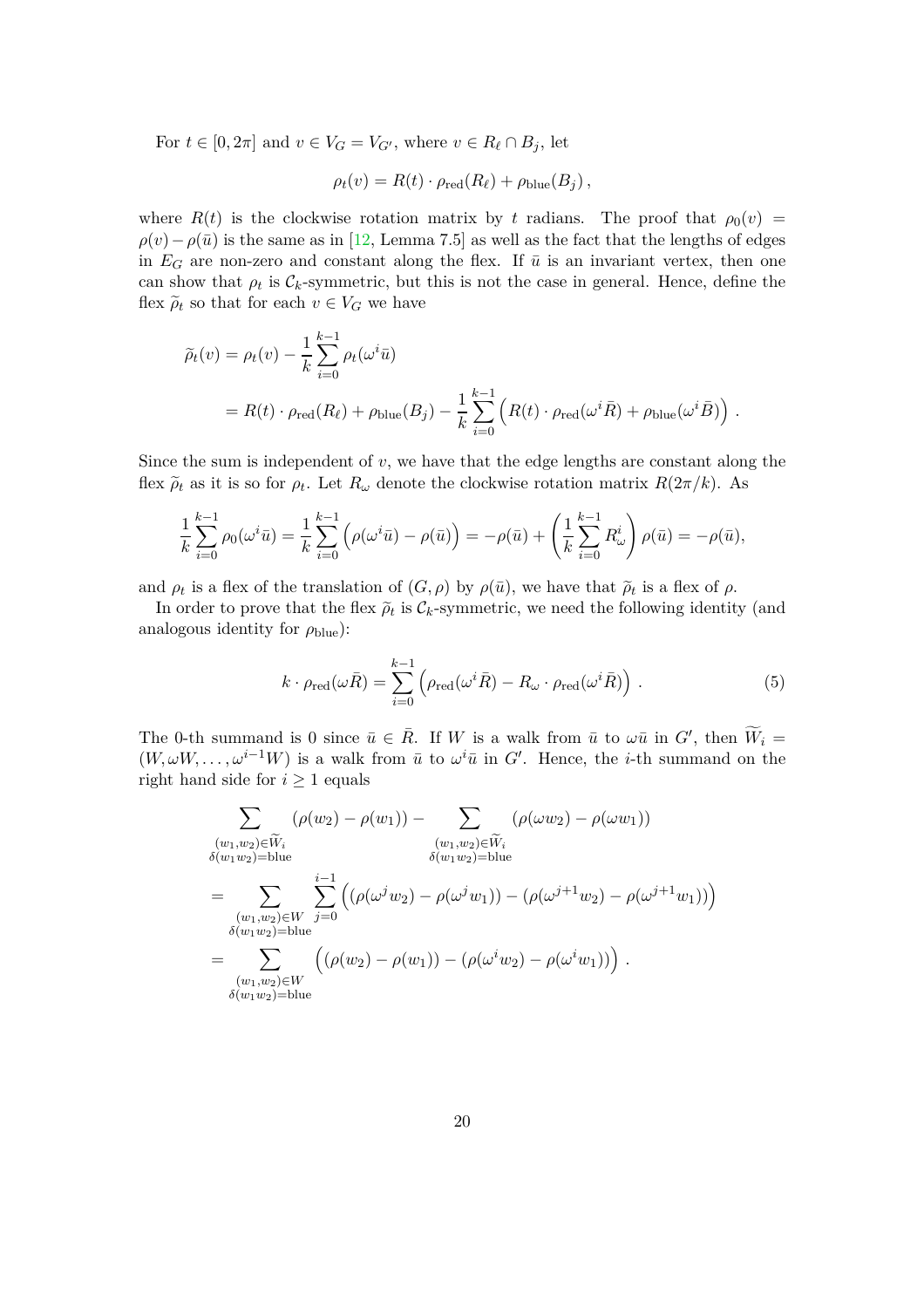Notice that the last expression is zero for  $i = 0$ . Therefore, the right hand side of  $(5)$  is

$$
\sum_{i=0}^{k-1} \sum_{\substack{(w_1, w_2) \in W \\ \delta(w_1w_2)=b \text{blue}}} \left( (\rho(w_2) - \rho(w_1)) - (\rho(\omega^i w_2) - \rho(\omega^i w_1)) \right)
$$
  
= 
$$
\sum_{i=0}^{k-1} \rho_{\text{red}}(\omega \bar{R}) - \sum_{\substack{(w_1, w_2) \in W \\ \delta(w_1w_2)=b \text{blue}}} \sum_{i=0}^{k-1} (\rho(\omega^i w_2) - \rho(\omega^i w_1)),
$$

which concludes the proof of the identity. Finally, for  $v \in R_\ell \cap B_j$  and walks  $W_1$  from  $\bar{u}$ to  $\omega \bar{u}$  and *W* from  $\bar{u}$  to *v* in *G*<sup>'</sup> (hence  $\omega W$  is from  $\omega \bar{u}$  to  $\omega v$ ) we have that  $\rho_{red}(\omega R_\ell)$  is equal to

$$
\sum_{\substack{(w_1,w_2)\in W_1\\ \delta(w_1w_2)=\text{blue}}} (\rho(w_2)-\rho(w_1)) + \sum_{\substack{(w_1,w_2)\in \omega W\\ \delta(w_1w_2)=\text{blue}}} (\rho(w_2)-\rho(w_1)) = \rho_{\text{red}}(\omega \bar{R}) + R_{\omega} \rho_{\text{red}}(R_{\ell}),
$$

and similarly for  $\rho_{blue}(\omega B_i)$ . As

$$
R(t) \cdot \left(\rho_{\text{red}}(\omega R_{\ell}) - \frac{1}{k} \sum_{i=0}^{k-1} \rho_{\text{red}}(\omega^{i} \overline{R})\right) + \rho_{\text{blue}}(\omega B_{j}) - \frac{1}{k} \sum_{i=0}^{k-1} \rho_{\text{blue}}(\omega^{i} \overline{B})
$$
  
\n
$$
= R(t) \cdot \left(R_{\omega} \rho_{\text{red}}(R_{\ell}) + \rho_{\text{red}}(\omega \overline{R}) - \frac{1}{k} \sum_{i=0}^{k-1} \rho_{\text{red}}(\omega^{i} \overline{R})\right)
$$
  
\n
$$
+ R_{\omega} \rho_{\text{blue}}(B_{j}) + \rho_{\text{blue}}(\omega \overline{B}) - \frac{1}{k} \sum_{i=0}^{k-1} \rho_{\text{blue}}(\omega^{i} \overline{B})
$$
  
\n
$$
\stackrel{(5)}{=} R(t) \cdot \left(R_{\omega} \cdot \rho_{\text{red}}(R_{\ell}) - R_{\omega} \cdot \frac{1}{k} \sum_{i=0}^{k-1} \rho_{\text{red}}(\omega^{i} \overline{R})\right)
$$
  
\n
$$
+ R_{\omega} \cdot \rho_{\text{blue}}(B_{j}) - R_{\omega} \cdot \frac{1}{k} \sum_{i=0}^{k-1} \rho_{\text{blue}}(\omega^{i} \overline{B}),
$$

we have  $\tilde{\rho}_t(\omega v) = R_\omega \tilde{\rho}_t(v)$  as required.

One aim of this section is to be able to determine whether a  $\mathcal{C}_k$ -symmetric braced P-framework is  $\mathcal{C}_k$ -flexible solely by its bracing graph. Our case example is the  $2 \times 2$ grid shown in Figure [9.](#page-21-0) While it does have a unique NAC-coloring (up to switching all red and blue edge colors) that is invariant under the group action of  $\mathcal{C}_4$  as shown, the NAC-coloring is neither cartesian nor  $C_4$ -symmetric; the two blue components, the central vertex and the outer cycle, are both invariant but are connected by four red edges. It follows from Theorems [1.2](#page-2-0) and [6.5](#page-15-1) that it cannot be  $C_4$ -symmetrically flexible. However the bracing graph is disconnected as it is just four isolated vertices. As we shall soon see, this is actually not a problem, for while the bracing graph of the P-framework is disconnected, the quotient of the bracing graph by the symmetry of the ribbons is

 $\Box$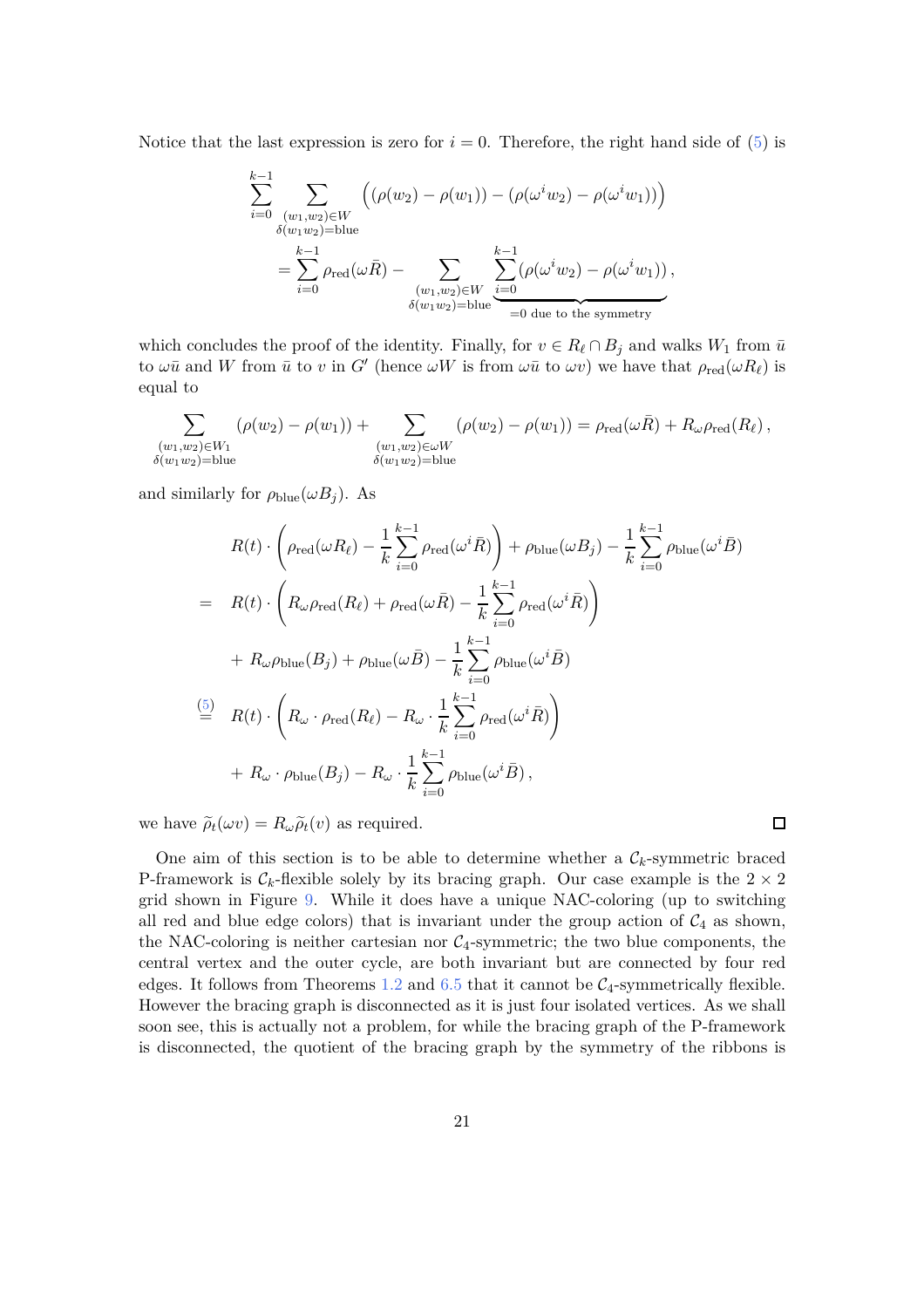

<span id="page-21-0"></span>Figure 9: The  $2 \times 2$  grid with its unique NAC-coloring (up to switching all red and blue edge colors). Its four ribbons are shown as gray dashed lines.

connected since it is a single vertex. To capitalize on this observation, we define the following concept.

**Definition 7.5.** Let  $(G, \rho)$  be a  $\mathcal{C}_k$ -symmetric (countably infinite) braced P-framework with bracing graph Γ. We define the *quotient bracing graph* Γˆ to be the quotient graph of Γ under the equivalence relation  $r \sim r'$  if and only if  $r' = \gamma r$  for some  $\gamma \in \mathcal{C}_k$ .

<span id="page-21-4"></span>With this definition we are finally ready for our main result of the section. It is worth noting that this result is new for both finite and countably infinite graphs.

<span id="page-21-2"></span>**Theorem 7.6.** *Let*  $(G, \rho)$  *be a*  $\mathcal{C}_k$ *-symmetric (countably infinite) braced P-framework. Then the following are equivalent:*

- <span id="page-21-1"></span>*(i)*  $(G, \rho)$  *is*  $\mathcal{C}_k$ -symmetrically rigid.
- <span id="page-21-3"></span>*(ii) G* has no cartesian  $C_k$ -symmetric NAC-coloring.
- *(iii) The quotient bracing graph of G is connected.*

*Proof.*  $\neg(ii) \Rightarrow \neg(i)$  $\neg(ii) \Rightarrow \neg(i)$  $\neg(ii) \Rightarrow \neg(i)$  $\neg(ii) \Rightarrow \neg(i)$  $\neg(ii) \Rightarrow \neg(i)$ : The statement holds by Lemma [7.4.](#page-18-0)

 $\neg(i) \Rightarrow \neg(ii)$  $\neg(i) \Rightarrow \neg(ii)$  $\neg(i) \Rightarrow \neg(ii)$  $\neg(i) \Rightarrow \neg(ii)$  $\neg(i) \Rightarrow \neg(ii)$ : First suppose that  $(G, \rho)$  is finite. By Lemma [2.7,](#page-5-4) there exists an algebraic motion  $\mathcal C$  w.r.t. the restricting set given by eqs. [\(3\)](#page-10-1) and [\(4\)](#page-17-3), and an active NAC-coloring  $\delta$  w.r.t. C. It was shown in [\[7,](#page-25-5) Lemma 5] that  $\delta$  is  $\mathcal{C}_k$ -symmetric, and it follows immediately from eq.  $(3)$  that  $\delta$  must also be cartesian.

Now suppose  $(G, \rho)$  is a flexible infinite  $\mathcal{C}_k$ -symmetric P-framework. Let  $\alpha: [0, 1) \to$  $(\mathbb{R}^2)^{V_G}$  be the corresponding non-trivial  $\mathcal{C}_k$ -symmetric flex. Since the flex is non-trivial, there exist edges *e*<sup>1</sup> and *e*<sup>2</sup> such that the angle between these two edges changes along the flex. Let  $(G_n)_{n \in \mathbb{N}}$  be a  $\mathcal{C}_k$ -symmetric subgraph tower of *G* such that  $e_1, e_2 \in E_{G_n}$ . For any  $n \in \mathbb{N}$ , projecting the flex  $\alpha$  to  $G_n$  gives a  $\mathcal{C}_k$ -symmetric flex  $\alpha_n$  of  $G_n$ . By a similar method to that used in Theorem [1.2,](#page-2-0) we may choose  $\varepsilon_n \in (0,1)$  for every  $n \in \mathbb{N}$ so that  $\alpha_n(t)$  is a  $\mathcal{C}_k$ -symmetric P-framework for every  $t \in [0, \varepsilon_n)$ . For each  $n \in \mathbb{N}$ , apply Lemma [2.7](#page-5-4) to the restriction of  $\alpha_n$  to  $[0, \epsilon_n)$  and the restricting set given by eqs. [\(3\)](#page-10-1) and [\(4\)](#page-17-3) to obtain a NAC-coloring  $\delta_n$  with  $\delta(e_1) \neq \delta(e_2)$ . Each  $\delta_n$  is  $\mathcal{C}_k$ -symmetric by [\[7,](#page-25-5) Lemma 5], and every ribbon of  $G_n$  is monochromatic w.r.t.  $\delta_n$  because of eq. [\(3\)](#page-10-1). We can now implement the methods showcased in Theorem [1.2](#page-2-0) and Lemma [6.8](#page-16-0) with the sets

 $S_n = \{\delta \in \text{NAC}_{G_n} : \delta \text{ is } C_k\text{-sym. with monochrom. ribbons and } \delta(e_1) = \text{blue} \neq \delta(e_2)\}\$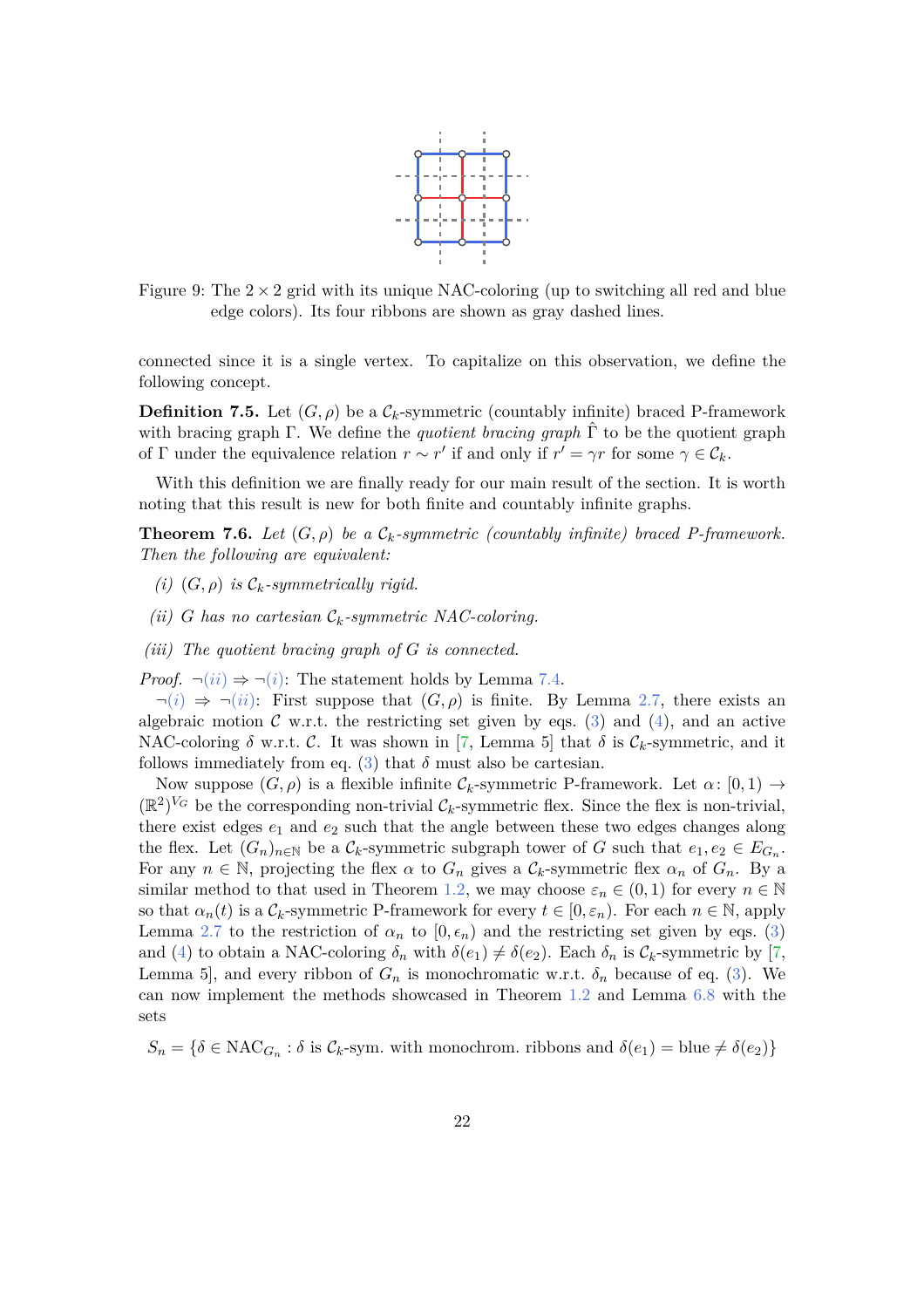to obtain the required cartesian  $\mathcal{C}_k$ -symmetric NAC-coloring of *G*.

 $(iii) \Rightarrow (ii)$  $(iii) \Rightarrow (ii)$  $(iii) \Rightarrow (ii)$  $(iii) \Rightarrow (ii)$  $(iii) \Rightarrow (ii)$ : As the quotient bracing graph is connected, Γ has at most *m* connected components  $\Gamma_1, \ldots, \Gamma_m$  for some  $m|k$  so that  $\Gamma_i = \gamma_i \Gamma_1$  for some  $\gamma_i \in \mathcal{C}_k$  for each  $i \in \{1, \ldots, m\}$ . By Lemma [4.8](#page-9-2) all edges in the same ribbon have the same color, hence so do all the edges of ribbons in the same connected component of the bracing graph. Because of  $\mathcal{C}_k$  symmetry, the  $\mathcal{C}_k$ -symmetric NAC-coloring must be invariant under the group symmetry. This implies every edge has the same color, contradicting that *G* has a cartesian  $\mathcal{C}_k$ -symmetric NAC-coloring.

 $\neg(iii) \Rightarrow \neg(ii)$  $\neg(iii) \Rightarrow \neg(ii)$  $\neg(iii) \Rightarrow \neg(ii)$  $\neg(iii) \Rightarrow \neg(ii)$  $\neg(iii) \Rightarrow \neg(ii)$ : Since the quotient NAC-coloring of *G* is disconnected, there exists a red-blue vertex coloring  $\delta_{\Gamma}$  of  $\Gamma$  so that red (resp. blue) vertices are only connected to red (resp. blue) vertices, and  $\delta_{\Gamma}(\gamma r) = \delta_{\Gamma}(r)$  for every  $\gamma \in \mathcal{C}_k$ . Define  $\delta$  to be the red-blue edge coloring where for every edge *e* in a ribbon *r* we have  $\delta(e) = \delta_{\Gamma}(r)$ . As noted in [\[12,](#page-25-4) Theorem 4.5,  $\delta$  is a cartesian NAC-coloring of *G*, and it is immediate that  $\delta(\gamma e) = \delta(e)$ for all  $e \in E_G$  and  $\gamma \in \mathcal{C}_k$ . By Lemma [7.3,](#page-17-4)  $\delta$  is also  $\mathcal{C}_k$ -symmetric as required.  $\Box$ 

It is immediate that, similar to Theorem [1.2,](#page-2-0) we can immediately apply this result to either of the two rotationally symmetric Penrose frameworks. In particular, a nonbraced 5-fold symmetric Penrose framework will have a flex that preserves its symmetry; see Figure [10.](#page-22-1)

<span id="page-22-1"></span>*Proof of Corollary [1.3.](#page-2-4)* The quotient bracing graph of a Penrose framework with 5-fold symmetry is the countably infinite edgeless graph. The result now follows from Theorem [7.6.](#page-21-4)  $\Box$ 



Figure 10: A C*k*-symmetric cartesian NAC-coloring yielding the flex depicted in Figure [2.](#page-3-0)

# <span id="page-22-0"></span>**8 Flexibility of infinite complete bipartite frameworks**

In [\[8\]](#page-25-10), Dixon showed two constructions of flexible frameworks for the complete bipartite graph  $K_{4,4}$ . The first one (Dixon I) works for any finite bipartite graph and places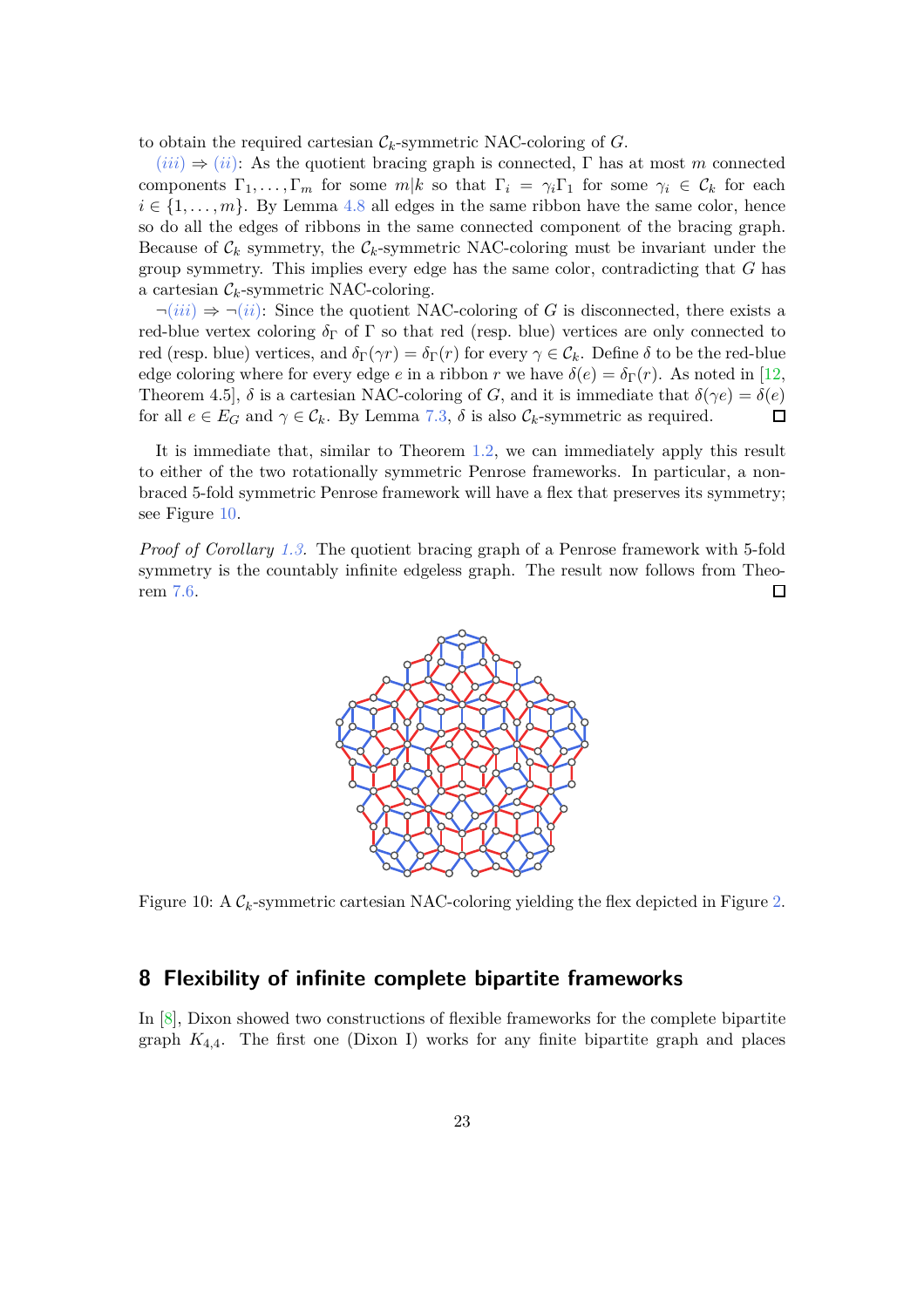the vertices of one part on *x*-axis and the vertices of the other part on the *y*-axis; see Figure [11.](#page-23-0) The second flexible realization possesses the dihedral symmetry of a rectangle, see also [\[27\]](#page-26-8). More than a hundred years later, it was proved by Maehara and Tokushige  $[20]$  that an injective realization of the complete bipartite graph  $K_{m,n}$  vertices with  $m \geq 5$  and  $n \geq 3$  is flexible if and only if the vertices are placed as in the Dixon I construction (modulo rigid motions). Hence, Dixon I construction is the only one that can apply in the case of flexible injective realizations of the countably infinite complete bipartite graph. Contrary to the finite case, not all Dixon I realizations are flexible, as we will see in Theorem [8.2.](#page-23-1)

<span id="page-23-0"></span>

Figure 11: Dixon I (left) and II (right) constructions of flexible bipartite frameworks.

Let us remark that for  $K_{3,3}$ , Walter and Husty  $[29]$  showed that the realizations obtained by restricting the two Dixon's constructions for  $K_{4,4}$  are the only injective flexible ones, see also  $[15]$  for an alternative proof. However, there is also a third flexible injective realization on the sphere besides the two analogues of Dixon's constructions [\[9\]](#page-25-12).

**Definition 8.1.** Let  $A = \{a_n : n \in \mathbb{N}\}\$  and  $B = \{b_n : n \in \mathbb{N}\}\$  be vertex sets of the infinite complete bipartite graph  $K_{A,B}$ . Let  $(K_{A,B}, \rho)$  be the framework with  $\rho(a_n) = (x_n, 0)$ and  $\rho(b_n) = (0, y_n)$ ,  $\rho$  being an injective realization. We define  $(K_{A,B}, \rho)$  to be an *infinite Dixon I linkage*.

<span id="page-23-1"></span>We now illustrate that, unlike with the finite case, there exist rigid infinite Dixon I linkages.

**Theorem 8.2.** *Let KA,B be the complete bipartite graph with A and B countably infinite. Let*  $\rho$  *be an injective realization of*  $K_{A,B}$ *. Then*  $(K_{A,B}, \rho)$  *is flexible if and only if it is an infinite Dixon I linkage with*  $\inf_{n \in \mathbb{N}} |x_n| \neq 0 \neq \inf_{n \in \mathbb{N}} |y_n|$ .

*Proof.* By the discussion above, a countably infinite bipartite framework can be flexible only if it is an infinite Dixon I linkage. We note that we may assume that  $x_n, y_n \geq 0$  for all  $n \in \mathbb{N}$  since this will equate to reflecting points through the *x*- and *y*-axis. We may also assume without loss of generality that  $\inf_{n\in\mathbb{N}} x_n \geq \inf_{n\in\mathbb{N}} y_n$  by applying rotations to the framework. Hence our conditions to check are whether or not  $\inf_{n\in\mathbb{N}}x_n$  is positive.

First suppose that  $c := \inf_{n \in \mathbb{N}} x_n > 0$ . We show that Dixon I construction works also for the infinite case under this assumption. For each  $n \in \mathbb{N}$  and  $t \in [0,1]$ , the values  $x_n(t) := \sqrt{x_n^2 - c^2(1 - (1 - t)^2)}$  and  $y_n(t) := \sqrt{y_n^2 + c^2(1 - (1 - t)^2)}$  are well-defined.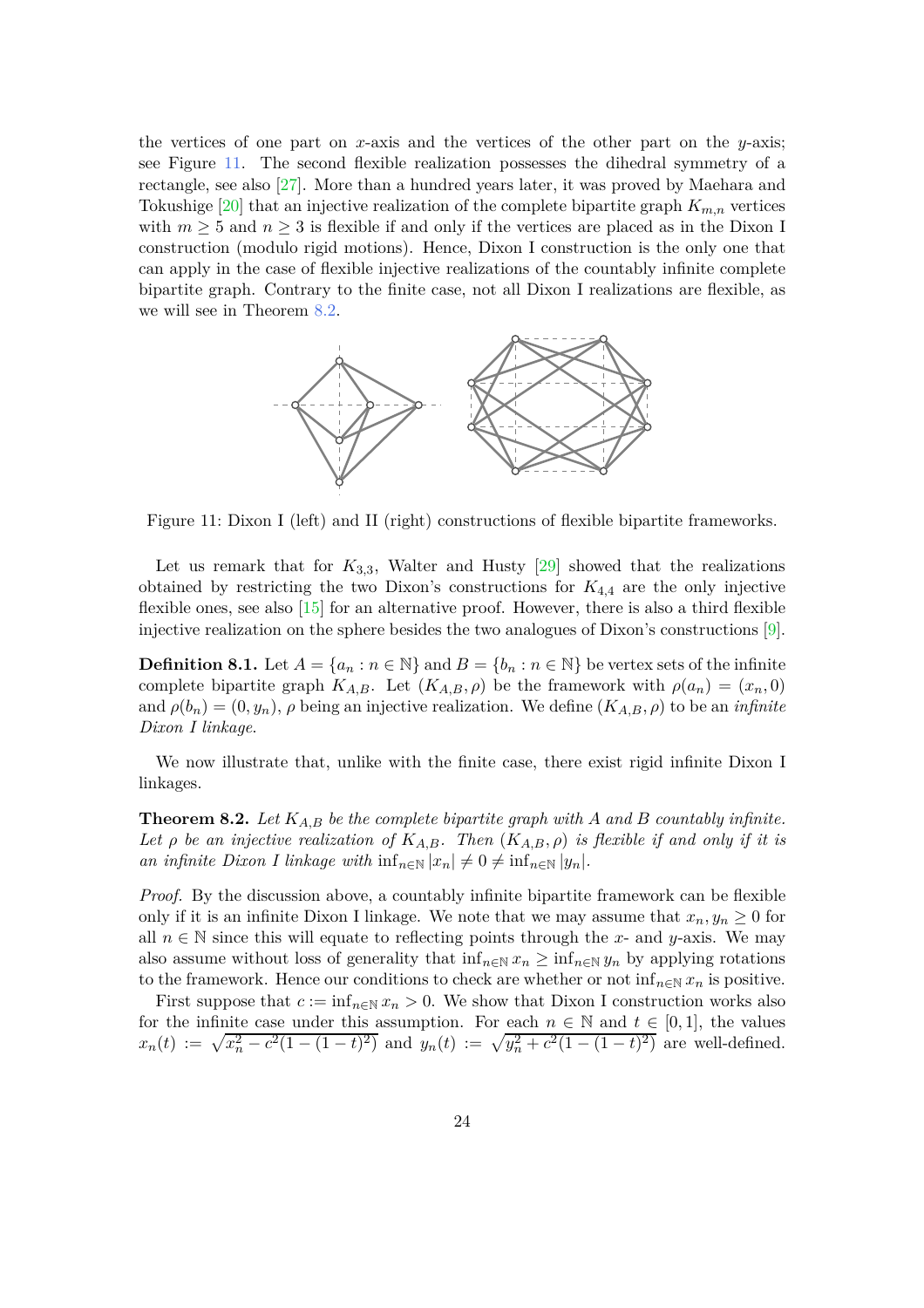With this, we define the continuous paths  $\alpha_t(a_n) := (x_n(t), 0)$  and  $\alpha_t(b_n) := (0, y_n(t))$ for all  $n \in \mathbb{N}$ . For any  $m, n \in \mathbb{N}$ , the distance between  $\alpha_t(a_m)$  and  $\alpha_t(b_n)$  will remain constant as *t* varies, hence  $\alpha$  is a flex of  $(K_{A,B}, \rho)$ . Since the vertices of *A* and *B* respectively are fixed to the axis,  $\alpha$  is non-trivial as required.

Now suppose that  $\inf_{n\in\mathbb{N}} x_n = 0$ . Let  $(a_{n_j})_{j\in\mathbb{N}}$  and  $(b_{n_k})_{k\in\mathbb{N}}$  be sequences where  $x_{n_j} \to 0$  and  $y_{n_k} \to 0$  as  $j, k \to \infty$ . Suppose for contradiction that  $\alpha$  is a non-trivial flex of  $(K_{A,B}, \rho)$ . We first note that by the result of Maehara and Tokushige mentioned above, we can assume that for all  $n \in \mathbb{N}$  and  $t \in [0,1]$ , we have  $\alpha_t(a_n) = (x_n(t), 0)$  and  $\alpha_t(b_n) = (0, y_n(t))$  for some continuous functions  $x_n(t)$  and  $y_n(t)$ . For any  $n \in \mathbb{N}$  we note that

$$
\sup_{t \in [0,1]} x_n(t)^2 \le ||\rho(a_n) - \rho(b_{n_k})||^2 = x_n^2 + y_{n_k}^2 \to x_n^2 \quad \text{as } k \to \infty,
$$
  

$$
\sup_{t \in [0,1]} y_n(t)^2 \le ||\rho(a_{n_j}) - \rho(b_n)||^2 = x_{n_j}^2 + y_n^2 \to y_n^2 \quad \text{as } j \to \infty,
$$

thus  $x_n(t) \leq x_n$  and  $y_n(t) \leq y_n$  for all  $t \in [0,1]$ . If we choose any  $m, n \in \mathbb{N}$  we see that for each  $t \in [0, 1]$  we have

$$
x_m^2 + y_n^2 = ||\rho(a_m) - \rho(b_n)||^2 = ||\alpha_t(a_m) - \alpha_t(b_n)||^2 = x_m(t)^2 + y_n(t)^2 \le x_m^2 + y_n^2.
$$

 $\Box$ 

It follows that  $\alpha$  is constant, which contradicts non-triviality.

We remark that all NAC-colorings of the complete countable infinite bipartite graph  $K_{AB}$  are such that any flexible realization constructed using Proposition [3.1](#page-6-0) will be non-injective. This can be seen from the fact that this is the case already for all NACcolorings of the complete bipartite graph  $K_{3,3}$ , see [\[15,](#page-25-11) Figure 10].

### <span id="page-24-2"></span>**References**

- <span id="page-24-1"></span>[1] L. Asimow and B. Roth. The rigidity of graphs. *Transactions of the American Mathematical Society*, 245:279–289, 1978.
- [2] Ciprian S. Borcea and Ileana Streinu. Periodic frameworks and flexibility. *Proceedings of the Royal Society A: Mathematical, Physical and Engineering Sciences*, 466(2121):2633–2649, 2010. [doi:10.1098/rspa.2009.0676](http://dx.doi.org/10.1098/rspa.2009.0676).
- <span id="page-24-3"></span>[3] Nicolaas Govert de Bruijn. Algebraic theory of penrose's non-periodic tilings of the plane. i. *Indagationes Mathematicae (Proceedings)*, 84(1):39–52, 1981. [doi:10.1016/1385-7258\(81\)90016-0](http://dx.doi.org/10.1016/1385-7258(81)90016-0).
- <span id="page-24-4"></span>[4] Nicolaas Govert de Bruijn. Algebraic theory of penrose's non-periodic tilings of the plane. ii. *Indagationes Mathematicae (Proceedings)*, 84(1):53–66, 1981. [doi:10.1016/1385-7258\(81\)90017-2](http://dx.doi.org/10.1016/1385-7258(81)90017-2).
- <span id="page-24-0"></span>[5] Sean Dewar. *The rigidity of countable frameworks in normed spaces*. PhD thesis, Lancaster University, 2019. [doi:10.17635/lancaster/thesis/756](http://dx.doi.org/10.17635/lancaster/thesis/756).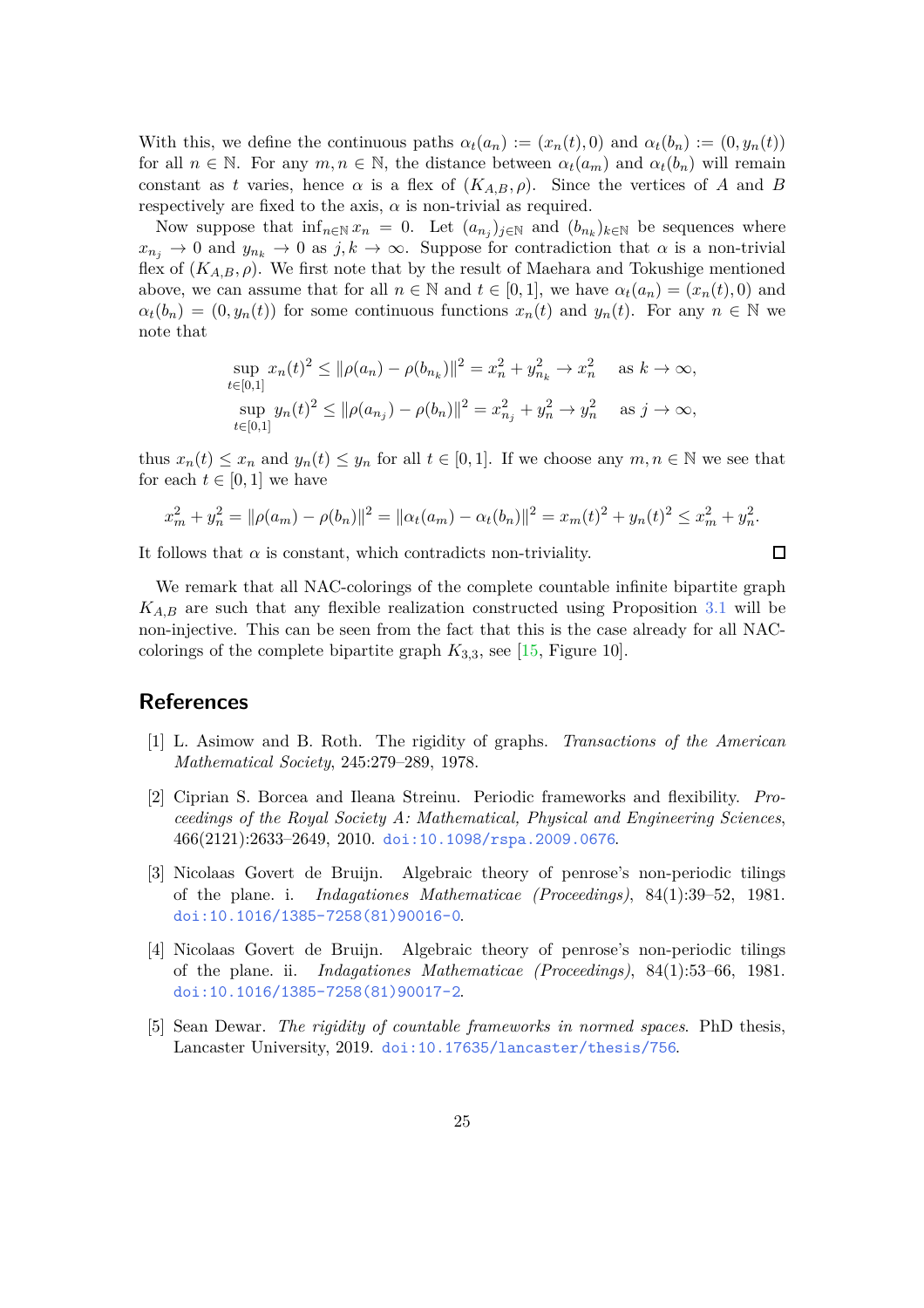- <span id="page-25-5"></span><span id="page-25-2"></span>[6] Sean Dewar. Flexible placements of periodic graphs in the plane. *Discrete & Computational Geometry*, 2021. [doi:10.1007/s00454-021-00328-x](http://dx.doi.org/10.1007/s00454-021-00328-x).
- <span id="page-25-10"></span>[7] Sean Dewar, Georg Grasegger, and Jan Legerský. Flexible placements of graphs with rotational symmetry, 2020. [arXiv:2003.09328](http://arxiv.org/abs/2003.09328).
- <span id="page-25-12"></span>[8] Alfred C. Dixon. On certain deformable frameworks. *Messenger*, 29(2):1–21, 1899.
- [9] Matteo Gallet, Georg Grasegger, Jan Legerský, and Josef Schicho. On the Existence of Paradoxical Motions of Generically Rigid Graphs on the Sphere. *SIAM Journal on Discrete Mathematics*, 35(1):325–361, 2021. [doi:10.1137/19M1289467](http://dx.doi.org/10.1137/19M1289467).
- <span id="page-25-3"></span>[10] Matteo Gallet, Jan Legerský, and Josef Schicho. Characterizing infinite graphs allowing flexible frameworks. In *MEGA 2021 (Effective Methods in Algebraic Geometry)*, 2021.
- <span id="page-25-6"></span>[11] Georg Grasegger and Jan Legerský. FlexRiLoG—A SageMath Package for Motions of Graphs. In Anna Maria Bigatti, Jacques Carette, James H. Davenport, Michael Joswig, and Timo de Wolff, editors, *Mathematical Software – ICMS 2020*, volume 12097 of *Lecture Notes in Computer Science*, pages 442–450. Springer, 2020. [doi:10.1007/978-3-030-52200-1\\_44](http://dx.doi.org/10.1007/978-3-030-52200-1_44).
- <span id="page-25-4"></span>[12] Georg Grasegger and Jan Legerský. Bracing frameworks consisting of parallelograms. *The Art of Discrete and Applied Mathematics*, 2021. URL: <https://adam-journal.eu/index.php/ADAM/article/view/1379>, [doi:10.26493/2590-9770.1379.7a4](http://dx.doi.org/10.26493/2590-9770.1379.7a4).
- <span id="page-25-1"></span>[13] Georg Grasegger, Jan Legerský, and Josef Schicho. Graphs with Flexible Labelings. *Discrete & Computational Geometry*, 62(2):461–480, 2019. [doi:10.1007/s00454-018-0026-9](http://dx.doi.org/10.1007/s00454-018-0026-9).
- <span id="page-25-7"></span>[14] Georg Grasegger, Jan Legerský, and Josef Schicho. Graphs with Flexible Labelings allowing Injective Realizations. *Discrete Mathematics*, 343(6):Art. 111713, 2020. [doi:10.1016/j.disc.2019.111713](http://dx.doi.org/10.1016/j.disc.2019.111713).
- <span id="page-25-11"></span>[15] Georg Grasegger, Jan Legerský, and Josef Schicho. On the Classification of Motions of Paradoxically Movable Graphs. *Journal of Computational Geometry*, 11(1):548– 575, 2020. [doi:10.20382/jocg.v11i1a22](http://dx.doi.org/10.20382/jocg.v11i1a22).
- <span id="page-25-9"></span>[16] Eleftherios Kastis and Stephen C. Power. The first-order flexibility of a crystallographic framework. *Journal of Mathematical Analysis and Applications*, 504(1):125404, 2021. [doi:https://doi.org/10.1016/j.jmaa.2021.125404](http://dx.doi.org/https://doi.org/10.1016/j.jmaa.2021.125404).
- <span id="page-25-0"></span>[17] Derek Kitson and Stephen C. Power. The Rigidity of Infinite Graphs. *Discrete & Computational Geometry*, 60(3):531–557, 2018. [doi:10.1007/s00454-018-9993-0](http://dx.doi.org/10.1007/s00454-018-9993-0).
- <span id="page-25-8"></span>[18] Dénes König. Über eine schlussweise aus dem endlichen ins unendliche. *Acta Scientiarum Mathematicarum (Szeged)*, 3:121–130, 1927.